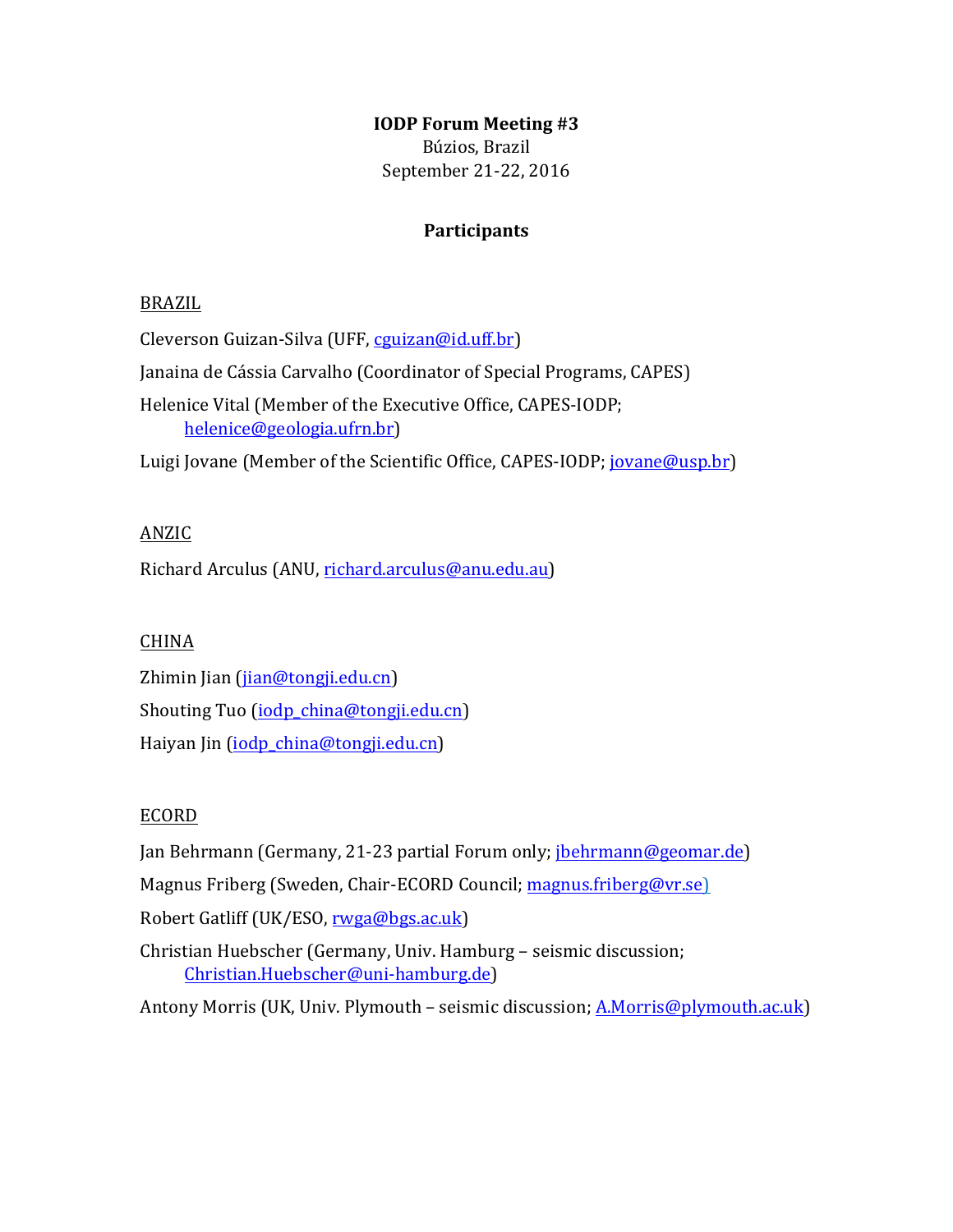### INDIA

Brijesh Bansal (Ministry of Earth Sciences, bansalbk@nic.in) Sergio Viana (Indian Embassy, Rio de Janeiro)

### $IAPAN$  (info@j-desc.org)

Gaku Kimura (J-DESC, gkimurO@kaiyodai.ac.jp) Hiroshi Nishi (J-DESC, hnishi@m.tohoku.ac.jp) Eisho Sato (MEXT, eishosato@mext.go.jp) Nobu Eguchi (CDEX, neguchi@jamstec.go.jp)

### KOREA

Gil Young Kim (KIGAM, gykim@kigam.re.br)

## U.S.

Jamie Allan (NSF; jallan@nsf.gov) Nathan Bangs (UTIG - lead, seismic discussion; nathan@utig.ig.utexas.edu) Eli Silver (UCSC - seismic discussion; esilver@ucsc.edu) Keir Becker (past Forum Chair, kbecker@rsmas.edu) Adam Klaus (JRSO; aklaus@iodp.tamu.edu) Brad Clement (JRSO; clement@iodp.tamu.edu) Carl Brenner (USSSP; cbrenner@ldeo.columbia.edu) Beth Christensen (Chair, USAC; christensen@adelphi.edu) Jamie Austin (Chair, Forum; jamie@utig.ig.utexas.edu) Ken Miller (Co-Chair, SEP, Forum only; kgm@rci.rutgers.edu) Anthony Koppers (Chair, JRFB; akoppers@ceoas.oregonstate.edu) Holly Given (SSO; hgiven@ucsd.edu)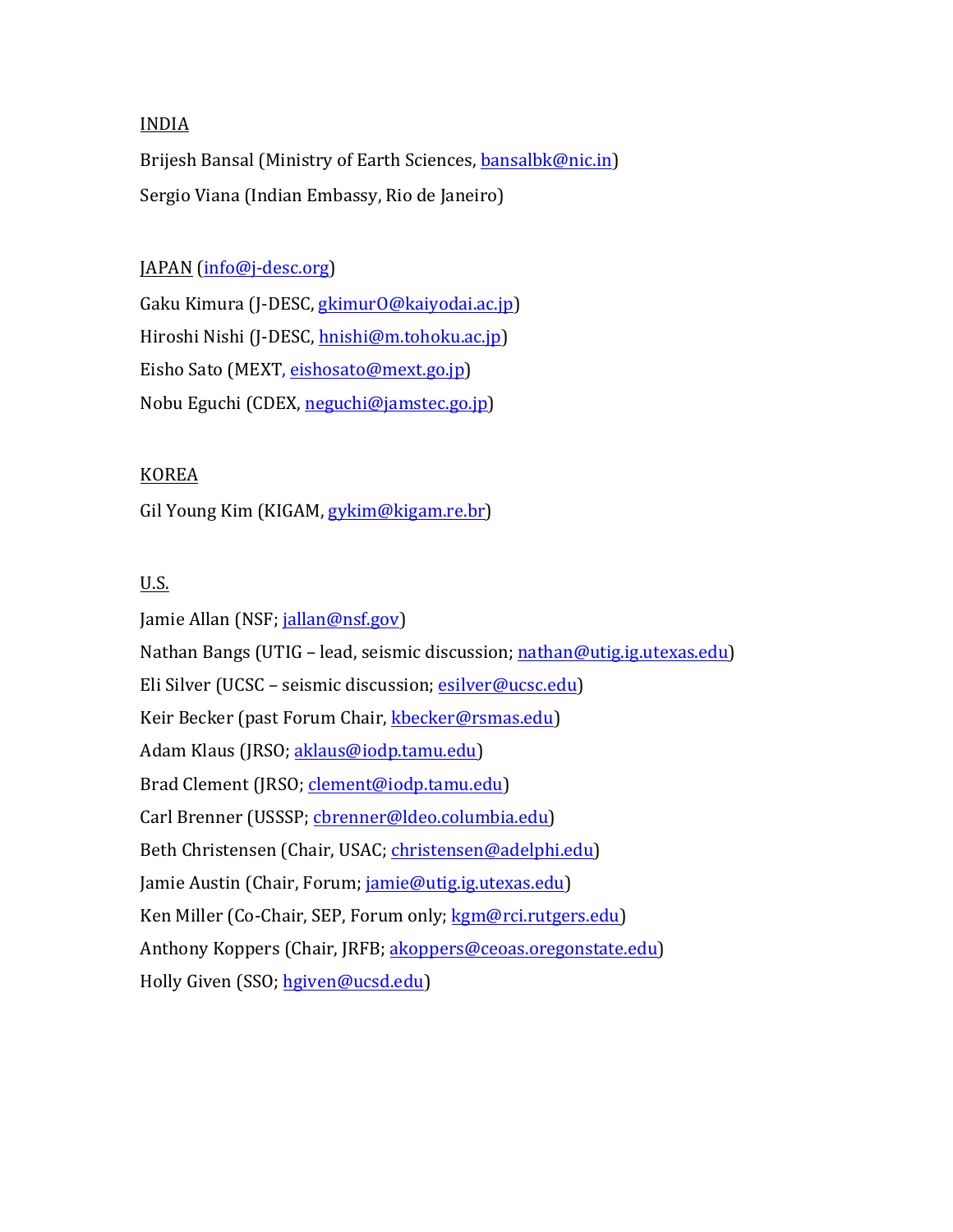**IODP Forum Meeting #3** 

September 21-22, 2016 Buzios, Brazil

## A. Welcome, Introductions, Approval of Agenda *(presentation A – Austin)*

- Call to Order, Welcome, Logistics (Austin, Brazilian host [TBD]) -‐ Self-‐introductions
- Meeting procedures
- Overview of agenda (Austin)
- Approval of agenda (All)

Forum Chair J. Austin called meeting to order and thanked the participants for traveling to the wonderful town of Buzios. He thanked host C. Silva who introduced the participants from Brazil: J. Carvalho, L. Jovane and H. Vital. Austin introduced himself and former Forum chair Becker, who was participating at his invitation to take notes of the meeting discussions. Austin summarized the purpose and mandate of the IODP Forum, emphasizing the importance of the Forum as an open discussion venue and encouraging all attendees to participate actively. The attendees then introduced themselves.

Austin then reviewed important consensus items from the 2015 Forum meeting, inasmuch as they frame the agenda for this 2016 meeting and the Program Member Office (PMO) meeting immediately afterward. The Forum then registered the following consensus of approval of the agenda distributed prior to the meeting.

**Forum Consensus Item 16-01:** The Forum approves the agenda for its third meeting in Buzios, Brazil.

# Agenda Section B. Agency, PMO, and Operator Reports

NSF: J. Allan started by acknowledging the importance of Brazil joining the program in 2013, when their financial contribution was critical in keeping *JOIDES Resolution*  $(IR)$  operating. He then detailed the improved current financial situation for  $IR$ operations, which is allowing for 10.5 months of operations over 5 expeditions in FY2017. He noted that the Complementary Project Proposal (CPP) funding mechanism has allowed NSF to shift some of its funding from direct support of JR operations to science costs in support of JR expeditions (e.g., geophysical surveys). He noted that, from the NSF perspective, the FY2017 level of operations should be possible through the next phase of the program (FY2019-2023). He then described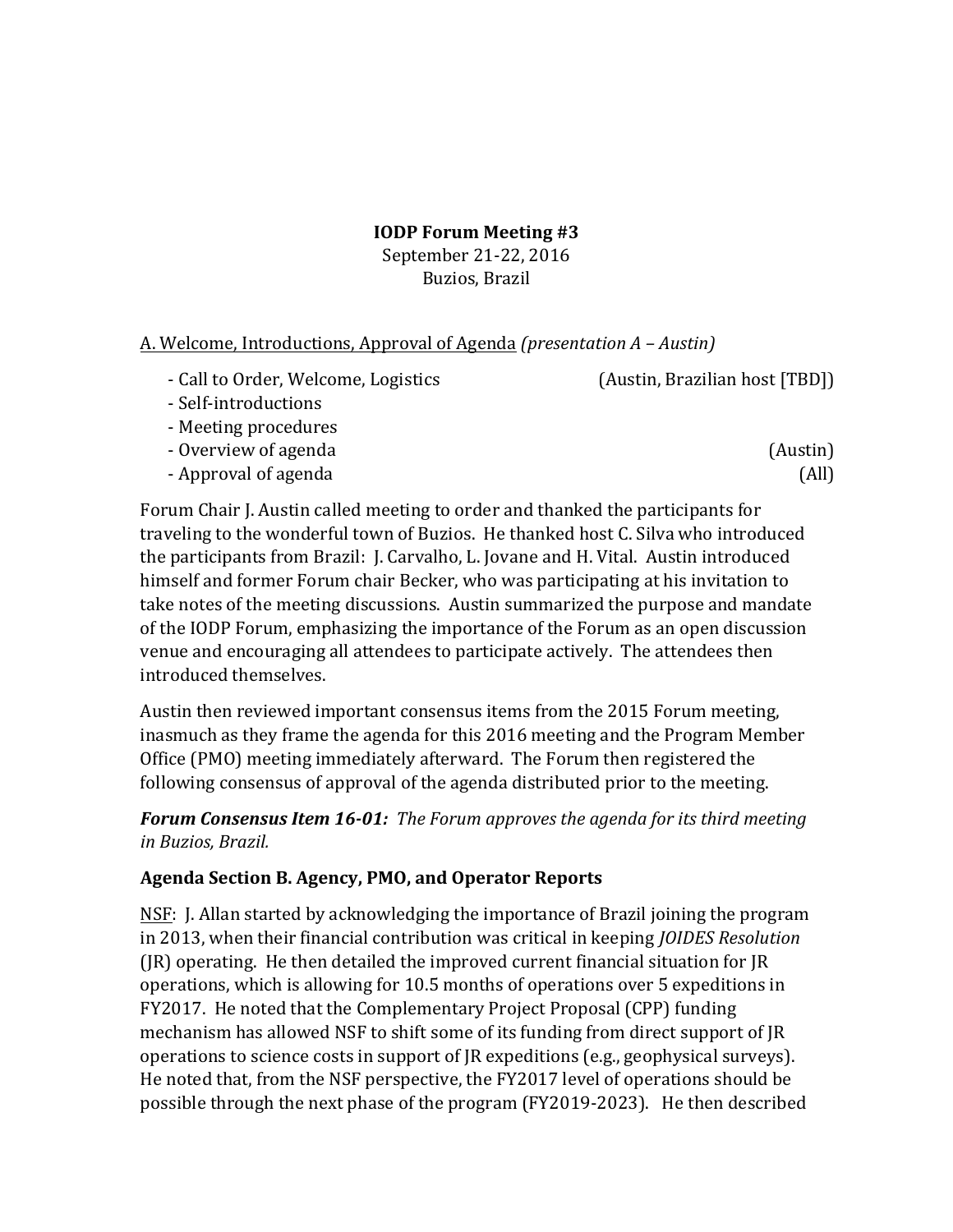a potential Forum discussion item relating to the definition of "expedition data," in the light of recent requests for post-expedition collection of extra core-related data: who pays for this, and what is actually considered "expedition data." He suggested that the Forum discussions could feed into specific approaches to address this issue in memoranda for the next phase of IODP. Allan then described the FY2017-2019 timeline leading to renewal of IR operations in the next phase of IODP. NSF goals for the next phase include: (a)  $10 \text{ mo/yr}$  for JR operations, (b) partner contributions to increase to  $1/3$  of JR operations (as at the end of ODP), (c) CPP contributions to increase from the current level of \$6M/CPP to at least \$8M/CPP, and (d) introduction of the non-IODP, separately funded "JR100" program (coring to less than 100 m) during appropriate  $IR$  IODP tie-up periods. He then highlighted the increase of US scientific staff participation in JR expeditions from 8 to 10, in response to US NAS *Sea Change* report recommendations and the decision to include the onboard outreach program participants within US and partner staffing quotas. He noted that this will be codified in the memoranda for the next phase. Some discussion ensued as to a need for mentoring such outreach participants, requiring them to publish, and determining how their output is evaluated. Allan then described the framework for the non-IODP JR100 program, which is motivated in part by a need to supply a long piston-coring capability for the US scientific community, given the retirement of the giant piston-coring program formerly provided by WHOI/RV Knorr. The JR schedule would define the potential time and region for JR100 opportunities, proposals would be required to other sections of NSF, and staffing would be conducted like a typical UNOLS (i.e., US academic research fleet) cruise.

In response to a question from Christensen, Allan suggested JR100 could begin in FY2018-2019. Becker asked if the discussions about the expanded definitions of "expedition data" would include observatory data. Allan responded that those had been treated differently in the past, but indicated that this could be discussed further. Koppers pointed out that the post-cruise core-related "expedition data" also involved a question of access/ownership by the whole scientific party, when individual PIs often were responsible for obtaining the financial support. Klaus pointed out that the JR expedition sample allocation process could allow for restricted access to these data. Austin closed the discussion by indicating that the topic would be revisited later in Forum discussion.

MEXT: Sato reviewed personnel changes in MEXT, including appointment of a new Director for the Ocean and Earth Division, T. Hayashi, and how that relates to the overall MEXT structure. He summarized the Japanese timetable and review process for five-year renewal of *Chikyu* IODP operations for FY 2019-2023. He also summarized current and near-future Japanese/JAMSTEC activities and priorities in ocean research. He highlighted the importance of the ocean research as discussed in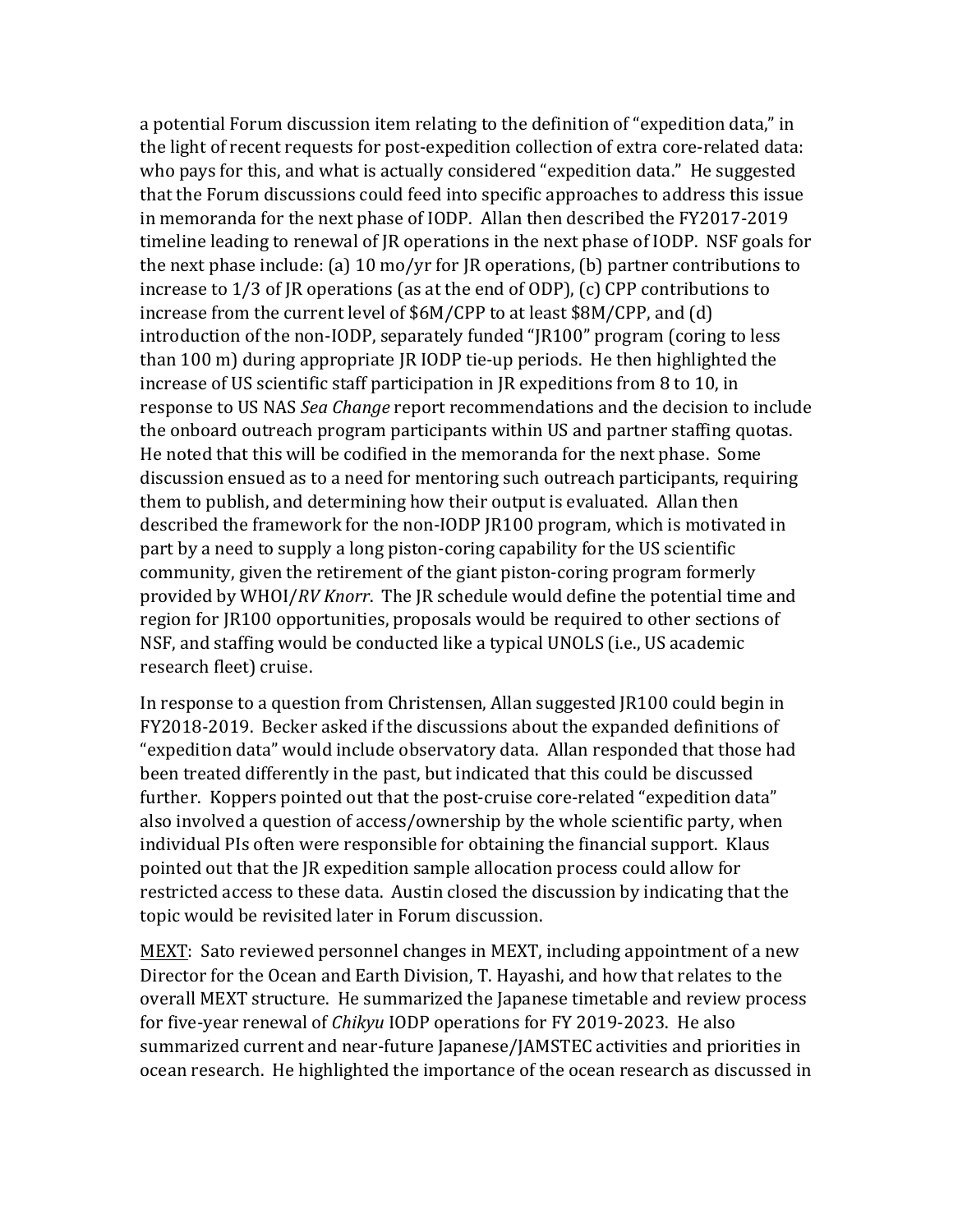the 2015 and 2016 G7 meetings in Germany and Japan, respectively, and expressed a hope that it would be included in the agenda for the 2017 G7 meeting in Italy.

EMA: Gatliff, representing Camoin (head of EMA, who could not make the meeting), summarized the ECORD/EMA structural organization including ESO, ESSAC and a reduced scope ILP. He then described the ECORD budget, with an average annual budget of \$17.5-19M from 17 current partners, whose contributions range from \$30K to \$5.6M. He described efforts to engage two new partners. He summarized what might be considered as In-Kind Contributions (IKCs) to ECORD, in lieu of financial contribution and how they would be rewarded. He then summarized the current 5-year ECORD MSP operations plan that includes an average of one expedition/yr from FY2014-18, allowed by scheduling a range of low-cost, mid-cost, and high-cost expeditions.

Allan asked whether BREXIT will have any impact on ECORD. Gatliff replied by emphasizing that ECORD gets no direct funding from EU and that ECORD contributions are solely national, so BREXIT should have no financial impact. Austin indicated that the Forum would return to discussions of the financial basis for the program; he noted the conflicting indications of no increase in ECORD funding and declining *Chikyu*/Japanese support, in contrast to the NSF intention to request increased JR partner contributions in the next phase of IODP.

ANZIC: Arculus noted that Australian IODP activities are funded through 2020 at half of regular JR partner level, plus a *Chikyu* partnership, and that New Zealand intends to continue in ANZIC. He summarized the important contributions of DSDP, ODP, and IODP-1 in the region. He outlined the strong rationale for the value of scientific ocean drilling for Australia and New Zealand (NZ), and highlighted the strong package of FY15-18 IODP-2 expeditions in the region. He also highlighted the recent \$N6.5M award from NZ in support of science related to IODP Hikurangi expeditions. In conclusion, he emphasized that Australia and New Zealand have long-term commitments to IODP, recognize the great value they have received for being in the program, hope to bring *Chikyu* to the region for the Lord Howe Rise CPP program, and intend to host a major regional workshop in 2017 to develop proposals in the region for the next phase of IODP.

China. Jian started by noting that the Chinese partnership in JR IODP operations is funded through 2023 at  $$3M/yr$ . He also noted that IODP-China is a strong additional contributor by way of the CPP mechanism, and he summarized the three IR expeditions (one completed, two scheduled) based on Chinese CPPs in this phase of IODP. He then described the objectives of a recent letter from the Chair of the IODP-China Scientific Advisory Committee (who is also Vice-President of the Chinese Academy of Sciences). This letter outlines the following four proposed enhancements to China's contributions to IODP in the future that represent a strong consensus of the IODP-China community: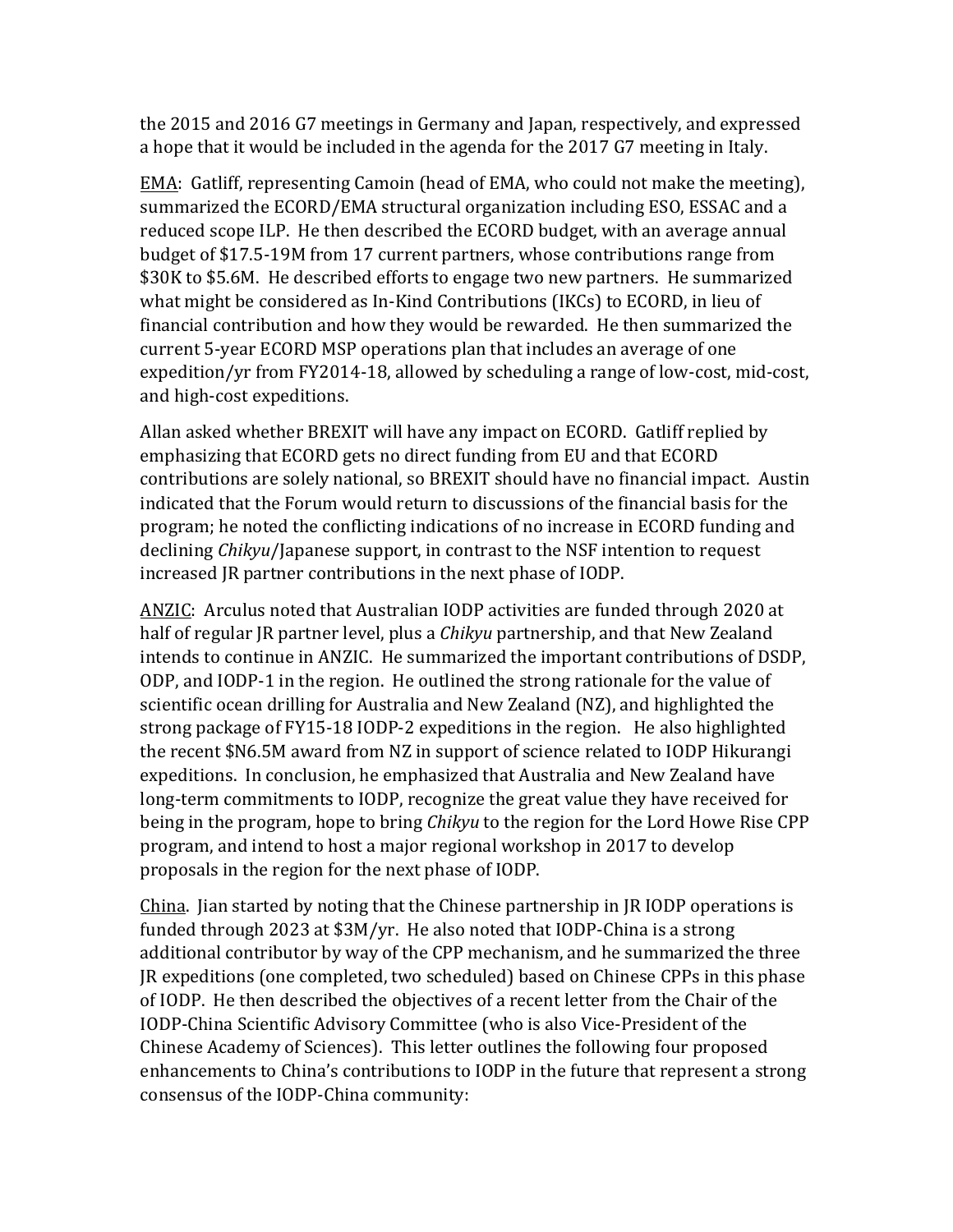- Organize MSP expeditions and become a fourth platform operator
- Construct a new IODP Core repository in Shanghai
- Design a new generation drilling vessel for post-2023 scientific ocean drilling
- Contribute more to IODP scientific activities by hosting a global monsoon workshop and the next meeting of the IODP Forum, both in September 2017.

The proposed core repository would be housed in a new campus that is already approved by the Shanghai government and partly constructed. The proposed ship is currently envisioned to be about the size of JR but with *Chikyu*-like capabilities, provided by a riserless mud-return system. The vision is that it would be operated 6 mo/yr for industrial use, 3 mo/yr for IODP, and 3 mo/yr for domestic scientific use. As preparation, IODP-China would also like to organize a major international workshop on scientific justification for post-2023 scientific ocean drilling.

Austin applauded the enthusiasm and resources that China proposes to bring to the program and suggested that the Forum should register a consensus of general support *(ref. consensus 16-02)*. However, he noted that details of the four proposed enhancements are not for the Forum to decide and should instead be worked out elsewhere at appropriate venues, e.g., at Facility Boards and among IODP funding agencies. Forum participants agreed in principle, but nevertheless raised some questions about details. Given asked when and how the proposed Chinese MSP activity would be organized, given that ECORD is currently defined as the IODP MSP provider. Gatliff responded that ECORD is very interested in cooperating with this effort. Allan suggested that wording other than "mission-specific platform" should be used, because the current IODP memoranda define MSP in a very specific way. He noted that the JR environmental impact statement will expire in 2028, making that a critical vear in terms of NSF plans for future IR operations within IODP. He also noted that the storing of U.S. Government property- the South China Sea IODP cores taken by the JOIDES Resolution- at the proposed Shanghai core repository would require a number of steps. The current distribution of DSDP, ODP, and IODP cores was approved by a consensus of the international ocean drilling scientific community. This distribution would need to be changed, requiring discussion at all three IODP Facility Boards with the assistance of the IODP Forum. If all Facility Boards recommend this change to NSF, NSF would consult within the U.S. Executive Branch before reaching a decision to either support or deny the request.

India: Bansal summarized Indian participation in the current phase of IODP and expressed specific interest in developing potential new IODP projects in the Andaman subduction system. Austin suggested that the Forum should be supportive of the latter as a planning effort with a consensus statement *(ref. consensus* 16-04). Arculus suggested including the sedimented back-arc Andaman Sea spreading center as a type example for generation of economic hydrothermal ore deposits. Kimura strongly supported the geohazards aspects of the idea.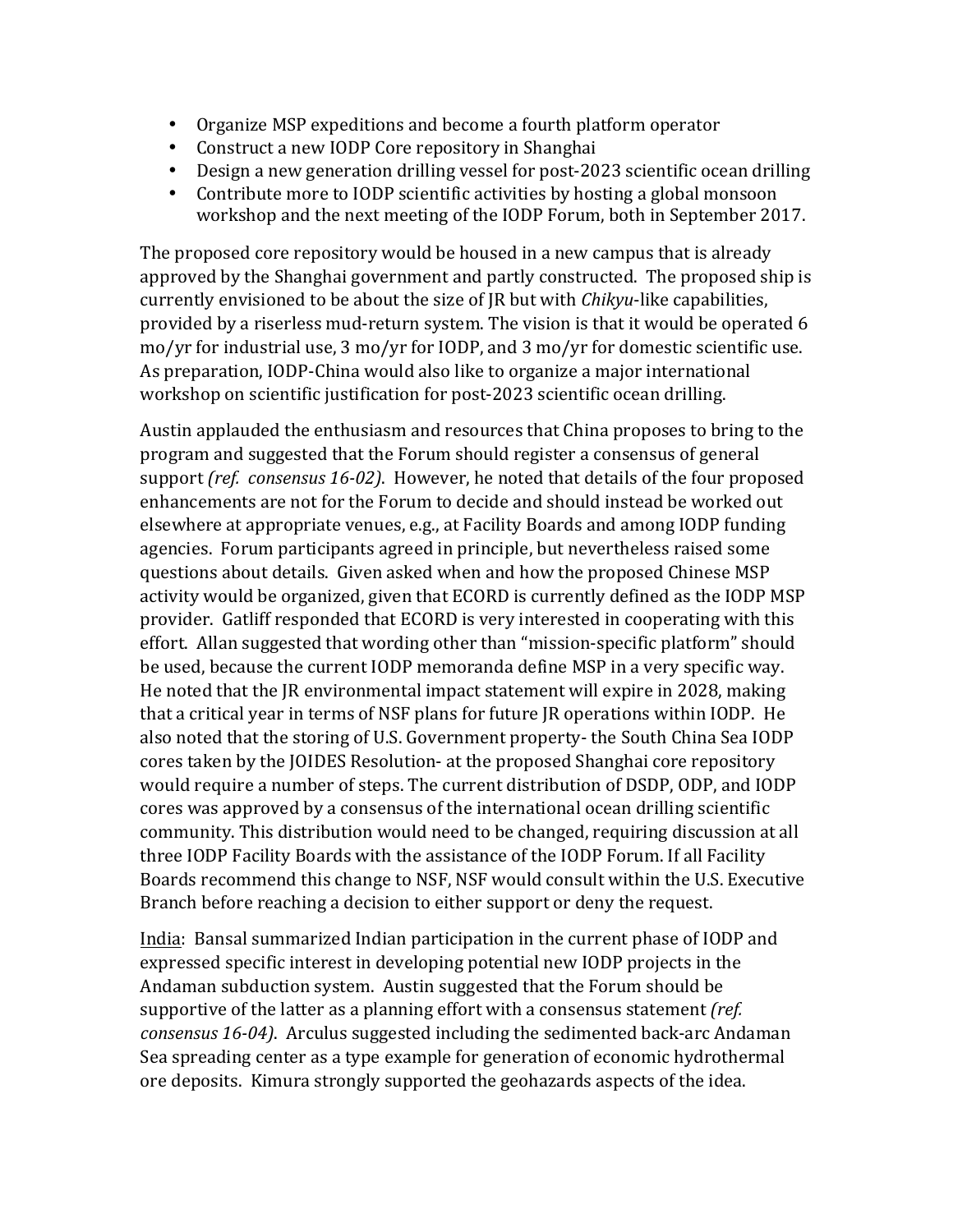Japan: Nishi (representing J-DESC) summarized Japanese contributions in IODP panels and expeditions. He also summarized I-DESC contributions to IODP symposia/workshops and the extensive IODP outreach efforts within Japan. He described Japanese core school efforts and *Chikyu* ship tours. He noted plans for an IODP session being proposed for the 2017 joint IpGU/AGU meeting and encouraged strong international participation. Austin commented on the level of activity that demonstrates enthusiasm for IODP and *Chikyu* operations within the Japanese scientific community, as contrasted with the sobering financial situation that limits MEXT support of *Chikyu* IODP operations. He suggested that a Forum consensus of the importance of *Chikyu* scientific and its societal contributions would be very useful for *Chikyu* renewal efforts *(ref. consensus* 16-03). Christensen suggested that IODP should reconsider whether to provide program-wide education and outreach, noting that could be important for renewal of the program. Austin noted the historical background, a decision at the end of IODP-1 that education and outreach (E&O) were to be national activities. Allan noted some of the structural rationale behind that decision, but also suggested that the rationale could be revisited at high levels. Koppers noted that the most unifying aspect of IODP is the science, as represented for example in the Science Plan, so that scientists should be able to provide summaries of scientific results in support of program-wide renewal efforts. Kimura and Arculus commented on their national situations; the subject was to be revisited under the agenda section re: renewal. Brenner noted the annual fall meetings of the ECORD E&O task force meeting, to which representatives of other IODP partners are invited; he suggested that this meeting is the appropriate venue at which immediate progress can be made on program-wide E&O.

Korea: Kim summarized Korean participation within IODP and K-IODP national education and outreach. Austin asked about Korean interest in renewal of their IODP participation, and Kim noted some lack of interest in the program on the part of the Korean government. Austin suggested that the Forum should be supportive of all IODP partner renewal efforts, to be discussed further in the agenda section re: renewal.

USSSP: Brenner reviewed USSSP personnel and participation of US scientists in IODP expeditions. He summarized USSSP support for and objectives of IODP workshops in the past year. He noted USSSP support for a workshop and short courses for early career IODP scientists. He summarized USSSP support for IODP meetings and USSSP E&O efforts that he noted were to be discussed in more detail at the PMO meeting following the Forum on 23 September.

CDEX: Eguchi reviewed the strong motivation for CDEX to run IODP expeditions in JFY 2016-2018, given the lack of *Chikyu* expeditions in 2014-2015 and the importance of addressing high-impact projects early to justify the MEXT budget allocation. In that context, it was important for two *Chikyu* expeditions (365 and 370) to be conducted in JFY2016. Eguchi summarized recent Chikyu maintenance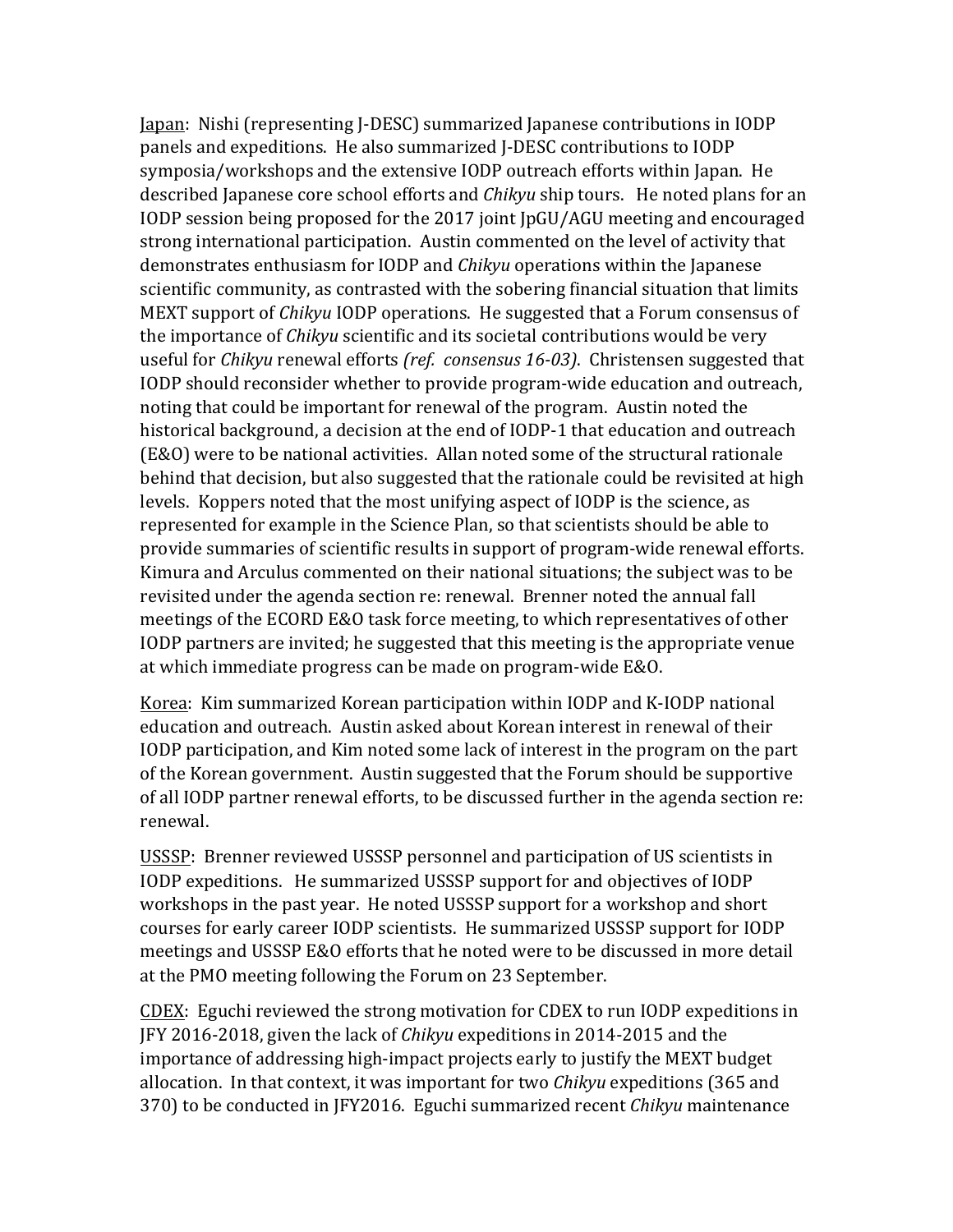and lab modification work. He reviewed the successful outcome of Exp. 365 to recover the Genius Plug and install a new LTBMS at the NanTroSEIZE riserless observatory site. He summarized the current status and operational plan of Exp. 370 (Nankai Trough T Limit). He then reviewed provisional CDEX plans for *Chikyu* in JFY 2017-2018. CDEX is still working on potential non-IODP commercial contract activities, and there are firmer plans for non-IODP Japan Methane Hydrate (JMH) and Special Innovation Program (SIP). There may also be an ICDP Oman core description program onboard *Chikyu* in 2017. The vision is that the *Chikyu* IODP schedule for 2017-2018 will allow for at least one riserless expedition to be determined by CIB and the resumption of NanTroSEIZE riser deepening of Site C0002 by the end of JFY2018. Finally, Eguchi reviewed CDEX E&O plans.

Given noted that the proposal associated with Exp. 370 may have passed through the review and scheduling system more quickly than any other proposal, complimented CDEX on the number of women in the Shipboard Party, and commended the CDEX outreach effort. Austin seconded the complement on outreach for Exp. 365, Behrmann seconded the compliment on staffing Exp. 370 so well and so quickly, and Austin noted that Exp. 370 is very important in terms of addressing the Science Plan sub-seafloor biosphere theme.

ESO: Gatliff reviewed the successful operations and scientific outcomes of the recent MSP Expeditions 357 (Atlantis Massif Serpentization and Life), and 364 (Chicxulub Impact Crater). He noted that Exp. 357 also had a high proportion of women in its Scientific Party, and Exp. 364 enjoyed excellent relations with the Mexican government and generated a huge media impact. He summarized plans for MSP operations in the coming two years for Antarctic Cenozoic Paleoclimate (early CY2018) and Central Arctic Paleoceanography (ACEX2, summer CY2018). He then quickly reviewed the status of five pending MSP proposals at the ECORD Facility Board, as well as MSP proposals currently at SEP.

Austin noted that the multiple pending MSP proposals could represent an excellent opportunity for China to contribute quickly to IODP in the context of their plan to offer a future MSP capability.

 $IRSO:$  Clement started by expressing satisfaction at now being able to field 5  $IR$ expeditions per year. He noted that the  $IR$  expeditions in the Indian Ocean region collectively will have a major paleoclimate impact in terms of: (a) constraining the overall oceanographic heat input and output (W Pacific Warm Pool and SAFARI, respectively) through the Indian Ocean and (b) an integrated study of the Indian Ocean Monsoon. This will be of high societal relevance for understanding global climate and should be highlighted in program renewal efforts. He also noted that ODP/IODP were pioneers in making data publicly available online – the recent trend in scientific publication - and need a bit more work to continue that effort to make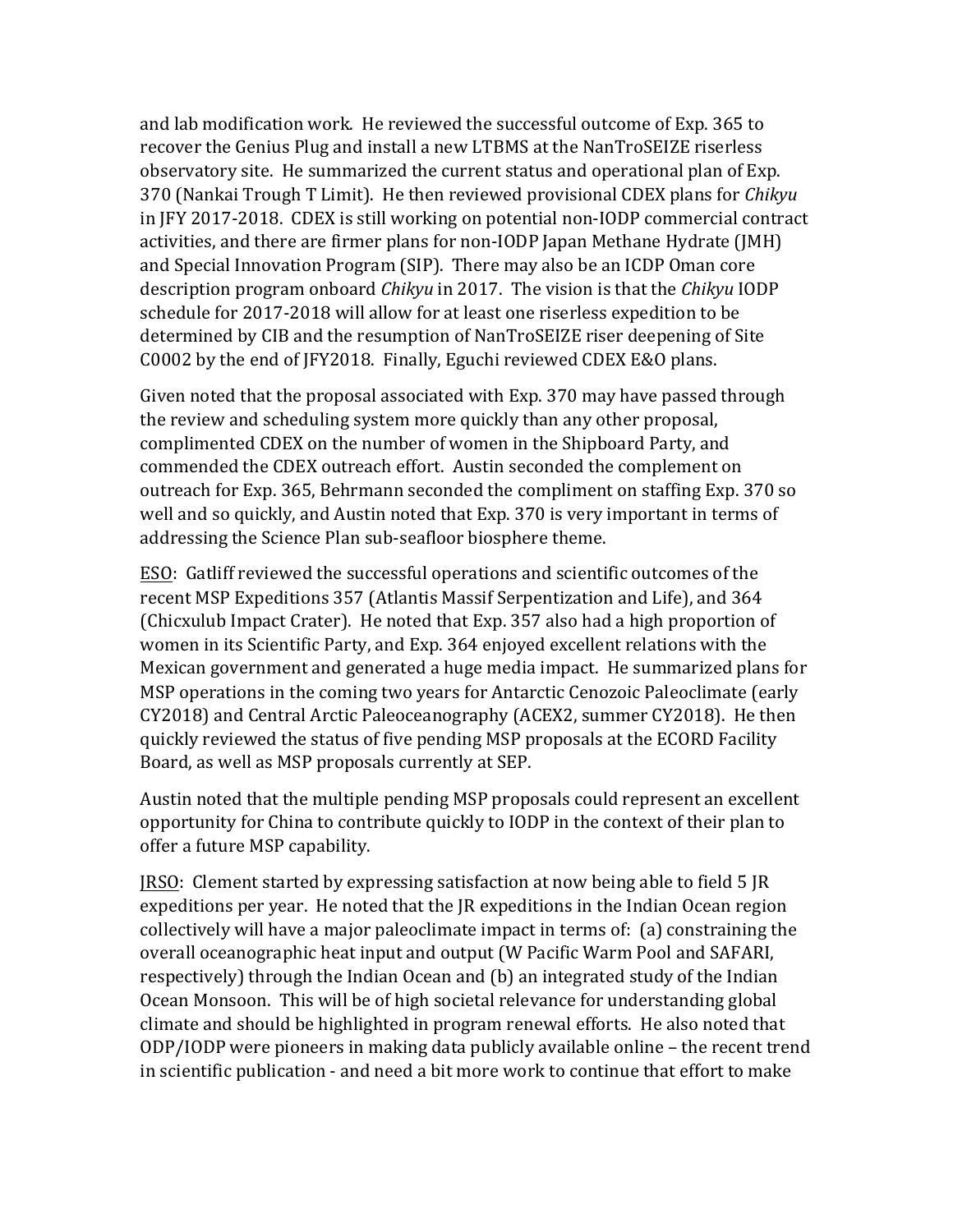the online data also machine-discoverable. He then quickly reviewed results of IR expeditions in the Indian Ocean, expedition by expedition.

Agenda Section B consensus statements: After additional discussions throughout the Forum meeting, this section of the agenda produced three consensus statements, as follows:

Forum Consensus Item 16-02: The IODP Forum expresses its undivided support for the enthusiasm displayed by China in its stated intention to expand its participation in *IODP* through both an increased investment and potential provision in the future of both additional drilling platforms and shore-based facilities (e.g., a core repository).

Forum Consensus Item 16-03: The IODP Forum endorses the unique contribution *brought to scientific ocean drilling by Japan and the Chikyu. The Forum* enthusiastically supports the internal campaign of the CIB to seek continued funding *from the government of Japan for Chikyu operations both for the next* ~2 years and for the next phase of IODP (2018-2023). Chikyu continues to deliver world-class science, with tremendous ongoing impact for IODP Science Plan challenges and for societally relevant goals in Japan, involving primarily sub-seafloor biosphere and natural hazard *objectives.*

**Forum Consensus Item 16-04:** The IODP Forum enthusiastically supports the stated initiative from India to conduct IODP planning in the Andaman Sea and adjacent subduction zone. The Forum notes the importance to IODP of continuing cooperation with prospective member states and other countries in this region, and will support India's engagement of relevant scientific communities in all such planning efforts.

# **C. Mid-Term Renewal**

Christensen (USAC chair) summarized the US perspective on renewal, including plans for the so-called "Denver-II" workshop (a follow-up to the US renewal activity in the same city for the  $2013$ -2018 phase of  $IODP$  planned for late summer/fall 2017. The goals of this workshop are to provide an American assessment for NSF and its National Science Board of the role of the JR to date in accomplishing the Science Plan, a projection of its role in completing the remainder of the Science Plan, and highlights of the current regional operational/scheduling approach for the US drillship. A steering committee of ten has been appointed; Christensen anticipates that about 40 additional US participants will be selected by the steering committee. For input, there will be a survey open to all IODP participants. There will also be an effort to write summaries of JR scientific highlights before and at the workshop that will in part address the 2015 Forum consensus for producing brief summaries of IODP-2 highlights useful for renewal efforts by all IODP partners. In response to a question from Friberg about the make-up of the workshop participant list, Christensen noted that the purpose of the workshop is specifically defined, but that USAC is considering other means to address issues relevant to overall program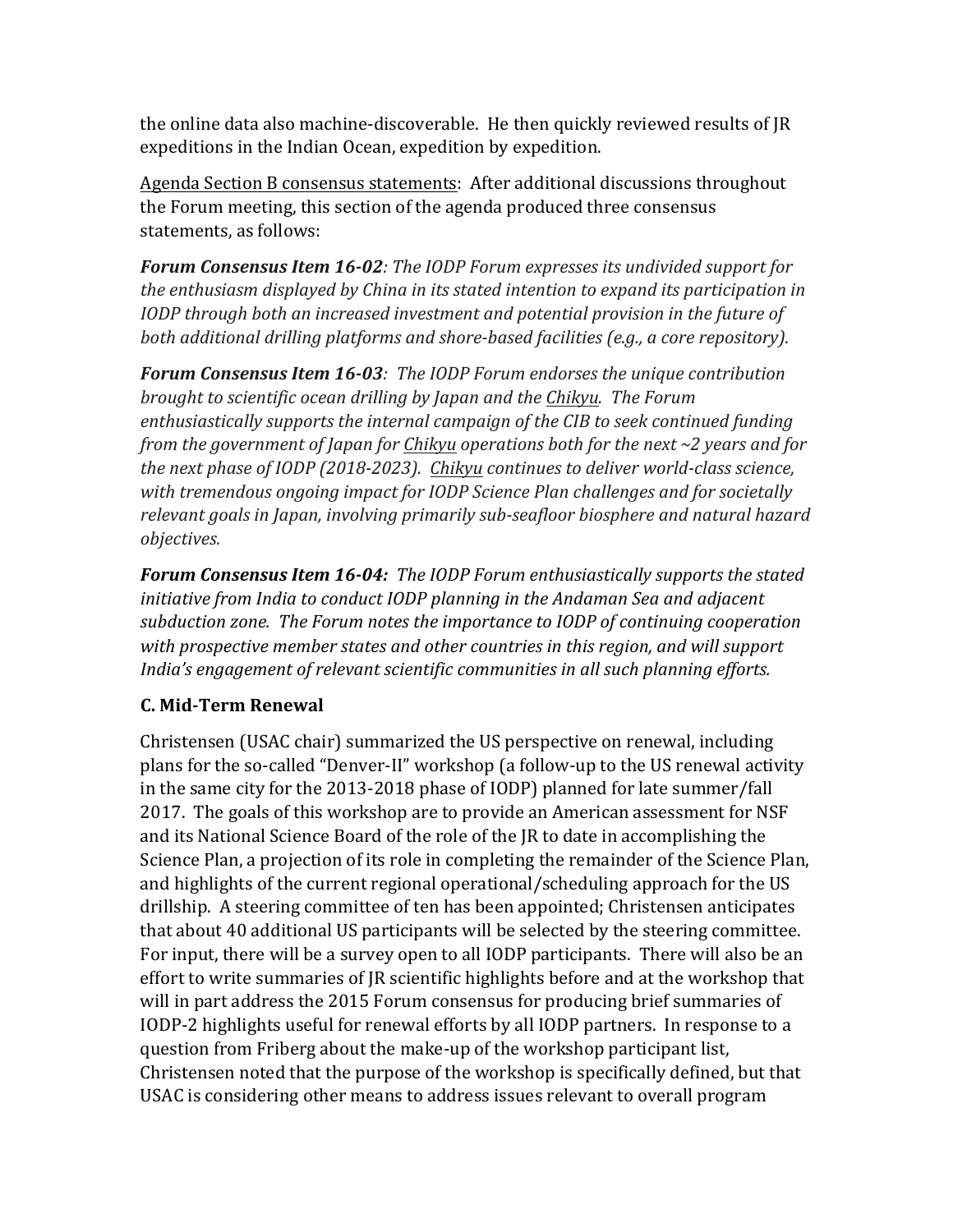renewal, like expanding the user community for scientific ocean drilling or redefining the Science Plan. Behrmann agreed that Friberg's question was a good one, noting that the geobiology community has begun to be drawn into IODP, but also noted that such a development should be best addressed when the Science Plan is rewritten. Austin reminded everyone that it is not yet time to develop a new Science Plan, in that the current decadal version is very broad and there is still much to be addressed. Friberg commented that the geodynamo community still needs to be drawn in; Allan noted that some JR coring has already addressed this objective.

Gatliff described ECORD plans for renewal, which are complicated because each of the ECORD partners have different end dates for their current financial commitments and timelines for renewal. ECORD is currently seeking nominations for members of its 2017 ECORD Evaluation Committee (EEC), whose members will purposefully not be currently active IODP scientists. The EEC mandate will be to produce a focused, high level document covering a review of: (1) ECORD achievements across IODP, a  $(2)$  the impacts of MSPs in particular, and  $(3)$  the effectiveness/efficiency of ECORD entities. Once the EEC report is issued in 2017, ECORD will update its internal MOU's in 2018 for final acceptance in 2019.

Koppers asked about the origin of the IODP definition of MSP, as addressing objectives that JR and *Chikyu* cannot address. Austin asked the group if other IODP partners want to make additional statements about renewal. He noted that the Forum's role is to be enthusiastic about renewal and assist philosophically as needed. Friberg commented that the ECORD renewal process will indeed be complicated, partly because of the factors mentioned by Gatliff. Behrmann also emphasized that as there are only three countries (Germany, France, the UK) that provide the majority of ECORD funding, as well two additional significant financial contributors, what happens in those countries will be very important. Austin reviewed the recent effort to engage South Africa by way of discussions with Debeers Marine in Cape Town, noting that Namibia might also represent a potential member because so much of their national economy is based on diamond mining. Christensen noted that ICDP is also interested in engaging African partners with partial support from UNESCO, so there could be promise in exploring the Africa consortium approach for both ICDP and IODP.

# **D. Forum Mandate #1: Progress Toward Science Plan (SP)**

Austin referred to the updated Forum Chair assessment of IODP progress toward the Science Plan available at www.jodp.org/forum. He noted that the current distribution of 43 completed/scheduled expeditions by SP theme includes 20  $(47%)$  in climate and ocean, 8  $(19%)$  in Earth in Motion, 11  $(26%)$ in Earth Connections, and 4 (9%) Biosphere Frontiers. The distribution of active pre-proposals and proposals is similar, but shows a slight increase in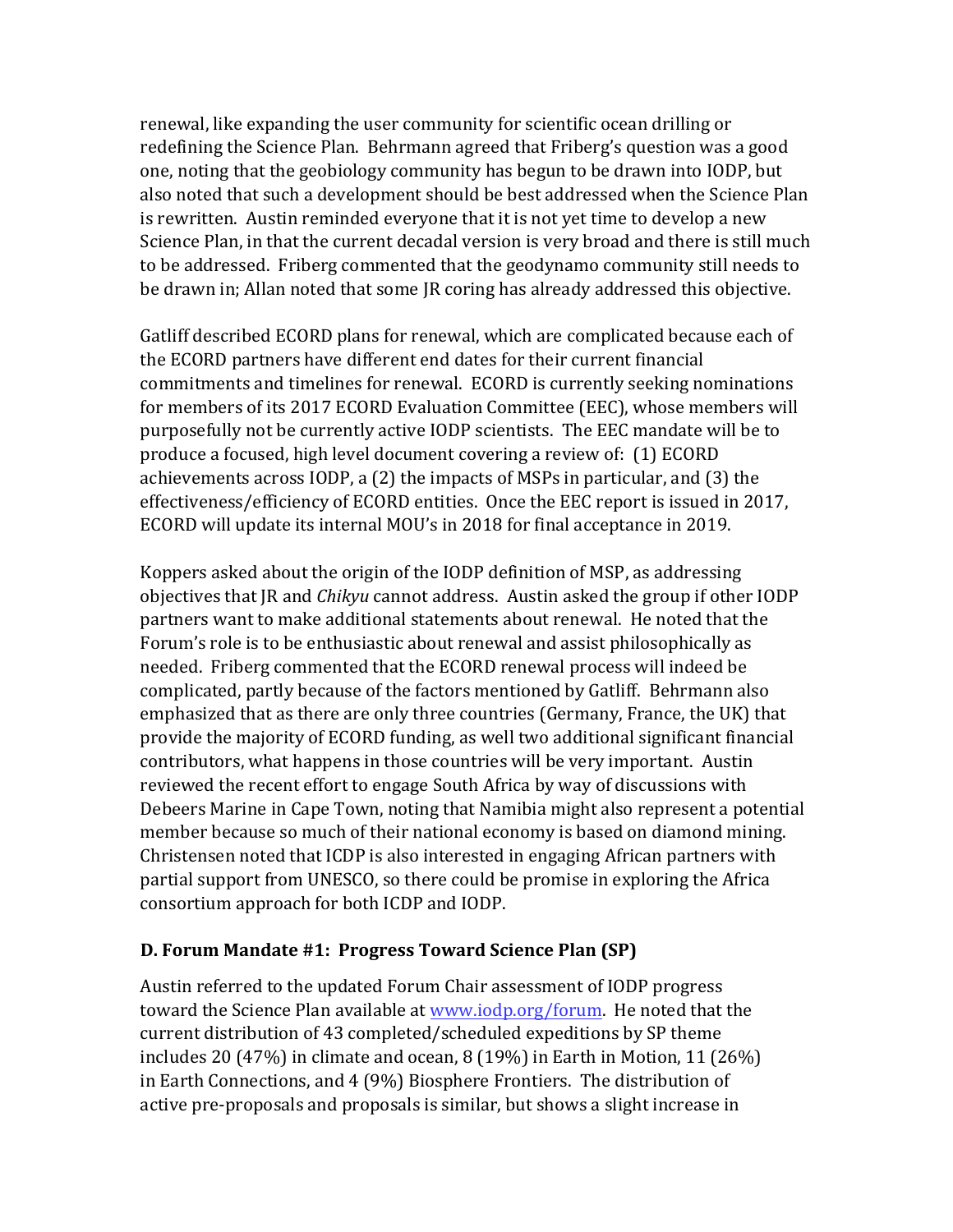Biosphere proposals. Austin asked for feedback. Koppers noted that the biosphere objectives have also been included as secondary objectives of proposals in other categories. Morris asked if the distribution of proposals by themes is comparable to the distribution of expertise in the larger scientific community. Austin responded that the two biggest sections of AGU, the largest international earth sciences society, are in ocean sciences (linked to Climate/Ocean theme) and tectonophysics (linked to the combination of Earth Connections and Earth in Motion themes), so there is indeed consistency. Given noted that the distributions of proposals by themes has not changed much over the lifetime of the program. Austin countered that the question can still be asked whether the program is engaging the biosphere community enough. Klaus argued that the biosphere community is going through a natural evolution that started by working on programs counted in other themes and is now leading strong biosphere-specific programs (e.g., Expedition 370). Clement noted that other apparently unrepresented communities are actually served by programs in the major IODP themes, e.g., the geodynamo community is served by many paleoclimate expeditions.

Austin noted that the overall question is whether the current distribution of proposals and expeditions suggests that there are any themes or challenges for which the Forum should specifically encourage or solicit proposals. In the discussion, the consensus seemed to be that the distribution is reasonable, given the breadth of the Science Plan and stability of distribution. Available statistics also noted that there are over 1000 identified proponents, which suggests that the program is engaging a large and presumably representative community. Friberg, based on studies he is involved in producing, noted that the number of unique authors on publications stemming from scientific ocean drilling is ten times greater, reinforcing the consensus that the program is effective at engaging a large scientific community.

### **E. Planning progress at SEP and Facility Boards**

Science Evaluation Panel: SEP (science) co-chair Miller started by quickly summarizing the SEP terms of reference and how SEP fits into the overall IODP structure. He noted some issues about the definition of the expected financial contribution of CPPs and the number of days allowed for an APL. He reviewed:  $(1)$ the histories of proposal submissions at the biannual IODP deadlines, (2) SEP activities since the start of IODP-2, (3) SEP proposal decisions at the two 2016 SEP meetings, and (4) plans for two 2017 SEP meetings. He reported the name of the next SEP (data) co-chair, Sean Gulick of UT/Austin Institute for Geophysics. He reviewed the latest JRFB projection for the JR track and the map of full proposals in the Atlantic, and noted that there is a question as to whether there are sufficient Atlantic proposals to support the projected (multi-year) JR track in that region.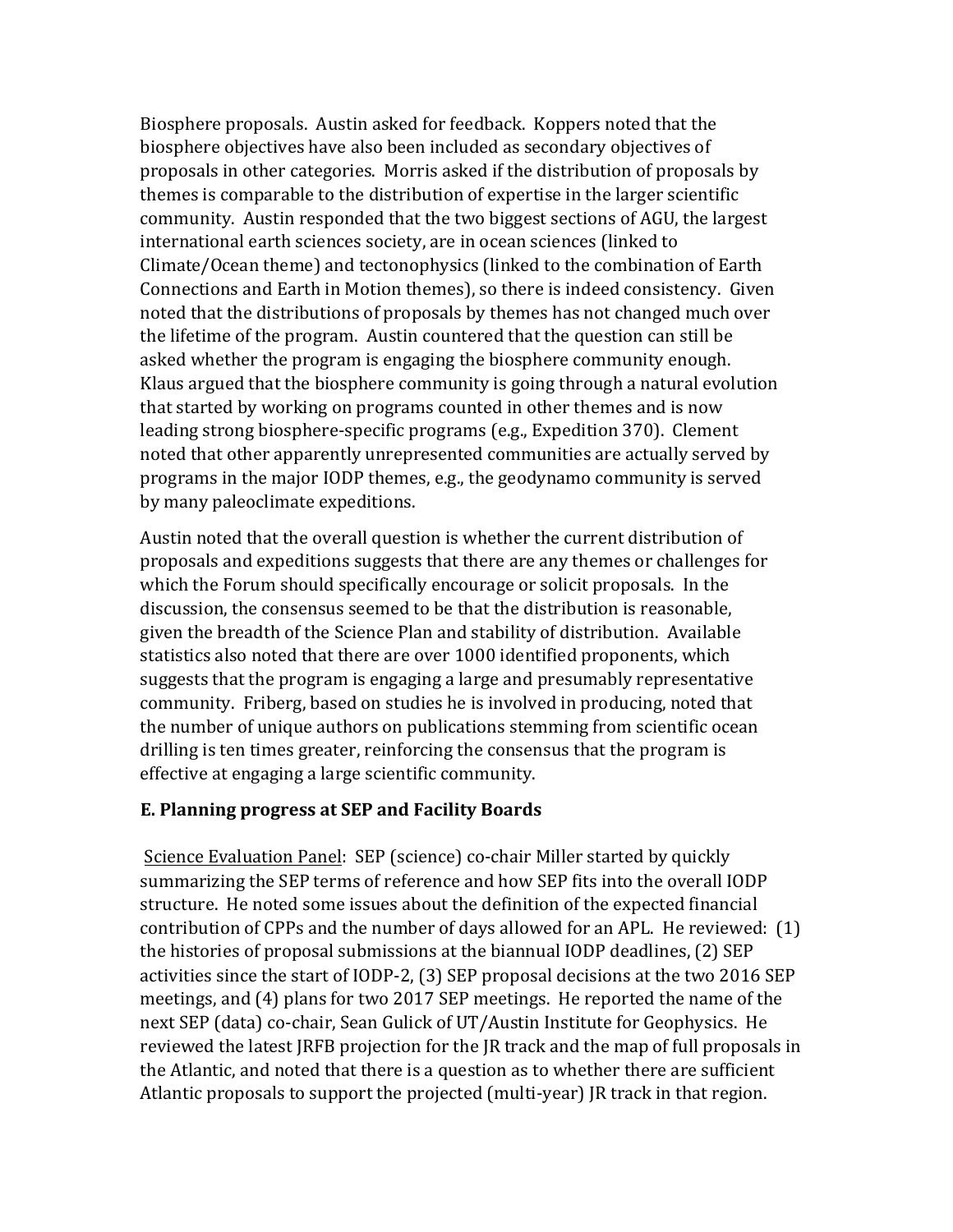Adding current pre-proposals would indicate that there probably will be enough, although Miller pointed out that some of them will need additional site survey data. He noted some issues in reviewing long piston-coring proposals submitted as MSPonly, when the work could be done by  $[R, and suggested that components be asked$ not to be specific as to the required drilling platform.

Austin commended the choice of the next SEP co-chair and also noted the positive contributions of the outgoing SEP co-chair, Dave Mallinson. Friberg asked what SEP would do if they received a proposal that is not related to any Science Plan theme or challenge. A number of attendees responded that this was not likely, given the breadth of the Science Plan, but that SEP would still evaluate such a proposal. Koppers asked about the issue for definition of APLs, suggesting that some flexibility in the time allowed would be good. Austin recounted the history and noted that the issue is one of both cost and time limits. Miller suggested defining a stricter limit, like 6 days, rather than the current  $10-15%$  of expedition time. Arculus asked whether there is an assessment of the scientific impact of APLs; Miller noted two examples with excellent return. Koppers suggested the program should accept proposals regardless of whether they fit a standard (JR) expedition length. Behrmann noted a recent example offshore Costa Rica of combining two programs into a full expedition, and Clement also noted the upcoming successful APL example off Hikurangi. Miller closed by reiterating that the three facility boards should reconsider making a clearer definition of APLs as applied to the respective IODP platforms.

ECORD Facility Board: Behrmann (ESSAC chair) reported on behalf of EFB chair Lericolais, starting by reviewing recent and upcoming MSP expeditions that Gatliff had summarized previously. He then reviewed the unscheduled MSP proposals that are still at EFB, in the context of a long-range ECORD financial projection for 2019-2023 to be able to field three low-cost expeditions, one medium-cost expedition, and one high-cost expedition in the final year. Friberg noted that ECORD/EFB should not be blamed for some descoping of the Chixculub program, given the fiscal limits. Austin noted again that the Forum is very enthusiastic about MSP science and commended the EFB approach to identify expeditions by cost levels in order to do long-range planning constrained by reasonable budgets. Morris noted that seabed rock drills had been used successfully before Exp. 357 (Atlantis Massif) in support of IODP objectives. Miller revisited the history of the Chicxulub descoping, since original proposal submission in 2000.

*Chikyu* IODP Board: Eguchi presented a summary on behalf of CIB chair Tatsumi. He reviewed the status of the search that is currently underway to replace three of six CIB science members who rotate off as of September 30, 2016. He then reviewed the important consensus items from the  $4<sup>th</sup>$  CIB meeting in March 2016. He showed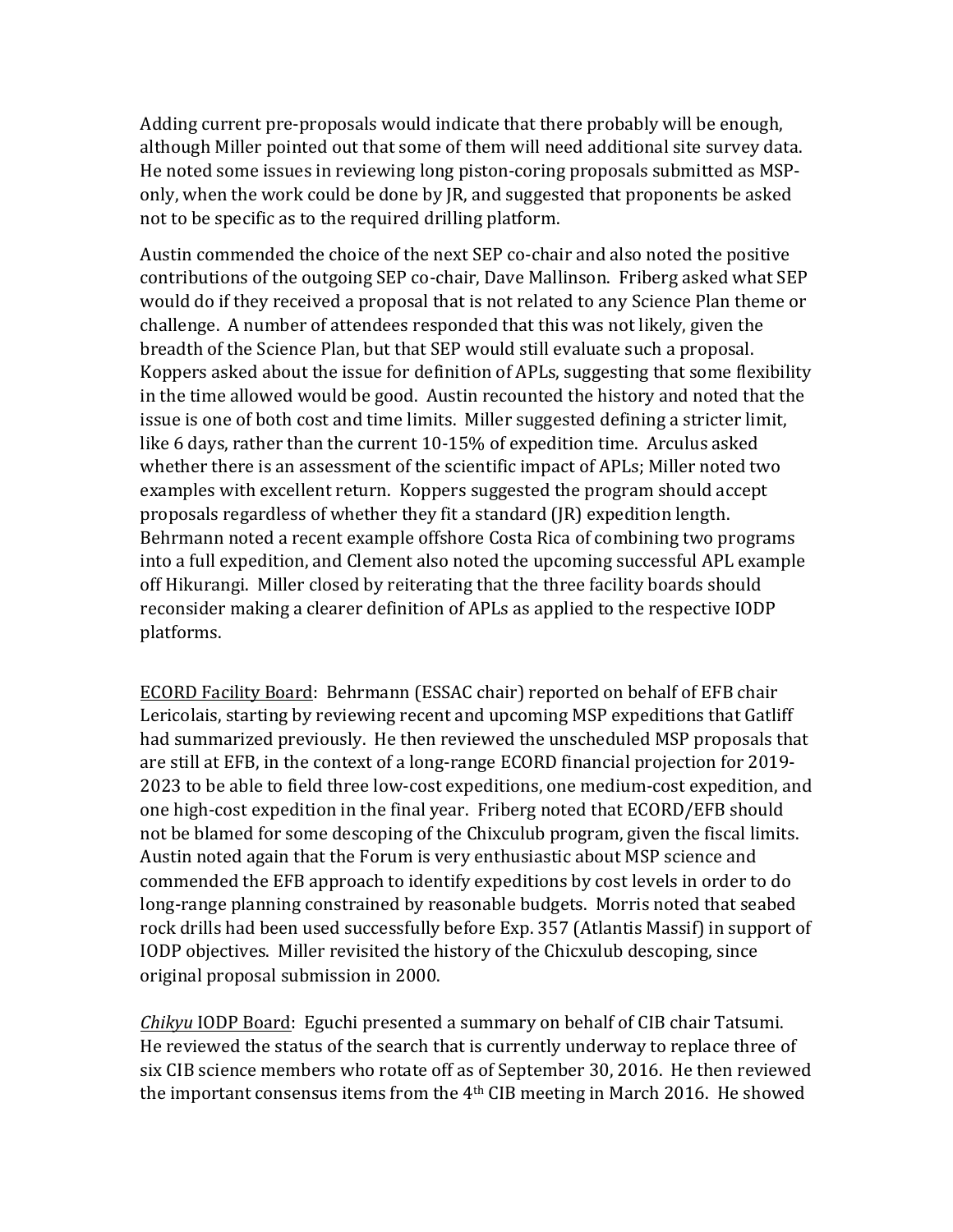the lists of *Chikyu* proposals: (a) now at CIB and (b) at SEP, classified by Science Plan theme and challenge. Austin noted that it was clear at the last CIB meeting that it would be important to see real progress on the NanTroSEIZE program and the geohazards objectives offshore of Japan by the end of this phase of IODP (as was reinforced by the Forum Consensus Item 16-03, see above).

JR Facility Board: Chair Koppers reported on the outcomes of the May 2016 meeting. He noted that the JRFB had simplified the proposal guidelines, and showed three relevant consensus items, including one establishing a JRFB subcommittee to simplify JR policies and procedures that have also been adopted by CIB and EFB. He noted JRFB support for: (a) the collection of post-expedition XRF core scan data and (b) the JR100 program (see also above) for using the JR in non-IODP mode for long piston-coring at appropriate windows of opportunity in the JR IODP schedule. He noted the Amphibious Drilling Proposal (ADP) model that was approved in concept in 2015 by ICDP and the three IODP facility boards and the IODP Forum, and reported on the status of updating the IODP proposal guidelines to include ADPs. Koppers then moved on to the FY2017-2019 scheduling decisions made at the same meeting. This window includes a mandatory 5-year inspection in FY2018, and the first potential window for a JR100 program during a scheduled transit. Austin noted that the schedule included two APLs that fit well with the APL model. Arculus noted that the Brothers Flux program (Exp.  $376$ ) brings to IODP a new scientific community in on-land economic ore geology. Koppers noted that one of the scheduled programs is contingent on availability and funding for an ice-breaker in support of JR Antarctic operations. He noted that there are five current Antarctic JR proposals and weather-window potential to consider scheduling three in three consecutive austral summers.

Koppers then showed the modifications made at the May 2016 JRFB to the projected long-term JR ship track and explained the rationale, which is centered on the timeline needed to cultivate a strong Atlantic proposal pool and the locations of the current mature JR proposals, including a CPP in the Gulf of Mexico. He reported SEP co-chair and JRFB science board rotations, and noted that JRFB: (a) deactivated 16 proposals at SEP that had been inactive  $> 5$  years and (b) decided to limit the number of proponents to 20 on a given proposal, including up to 10 main proponents, with one identified as primary site survey contact. He noted both the JRSO FY2015 review panel in February 2016 and plans for a JRSO FY2016 mid-term review panel, to be chaired by M. Torres, in February 2017, in conjunction with a JR annual co-chief review to be chaired by L. McNeill. He closed by: (a) stating that the SEP proposal review process for regional planning of the JR ship track works efficiently and (b) commending the improved JR business model. Austin pointed out that the JRFB is also working very well in its long-term regional JR ship track mode,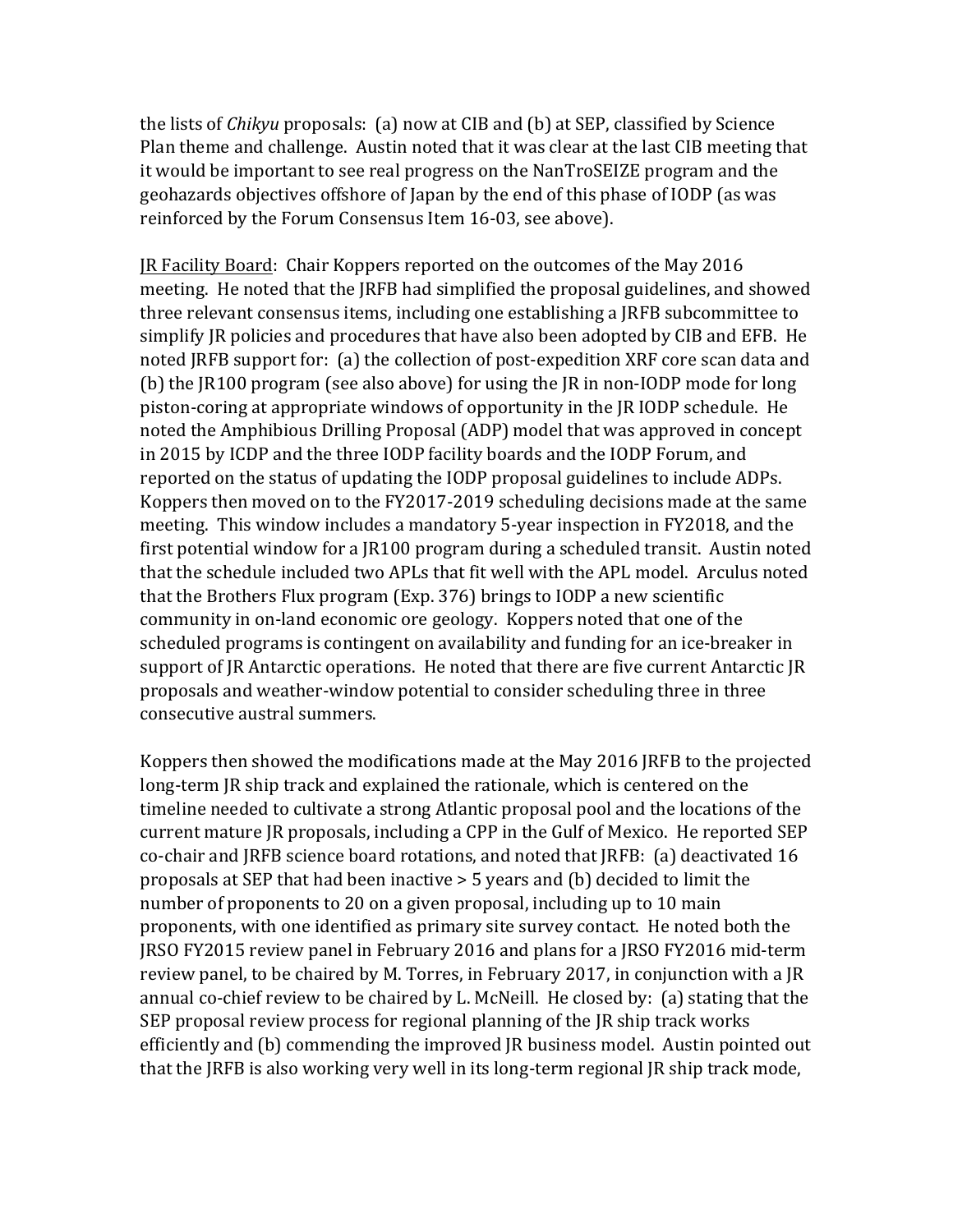commended the EFB for its mode of cost-based mode of MSP planning, and noted the Forum support for CIB and its encouragement of *Chikyu* renewal.

## Day 2 - September 22, 2016, 9:00 AM - 5:00 PM

### F. IODP Results Since Forum Meeting #2

The group agreed that this agenda item was covered adequately by the Day 1 presentations.

## G. Forum Mandate #6/Consensus15-05: Overarching public relations + educational activities

US: Brenner summarized the five core E&O activities conducted by USSSP: the Onboard Outreach Program involving US and international outreach officers on JR plus US officers on other platforms, School of Rock, informal science programs such as the collaboration with the American Museum of Natural History (AMNH), the Schlanger graduate student fellowship program, and the Ocean Discovery Lecture Series. For the onboard outreach program, he presented some statistics related to ship-to-shore video presentations over 4 expeditions, noting that it is not clear what metrics should be used to evaluate the impact of such activities. He described the 2016 School of Rock conducted during the JR tie-up in Cape Town that included 12 US participants, 2 from Europe, and 2 from South Africa. He noted that the AMNH program engages teachers, underserved youth, and the general public, including a wide audience of international visitors to New York. He showed the latest groups of: (a) five Schlanger graduate student fellows, who are involved in both shipboard and shore-based IODP-related work across a range of IODP themes and (b) six Ocean Discovery Lecturers for 2016-2017, who are each giving an average of 8 lectures at various institutions across the US. He then briefly summarized other USSSP activities, such as an LDEO undergraduate summer internship program, the Ocean Discovery print newsletter, the USSSP electronic community updates, social media and an IODP Wikipedia page, and participation at US conferences such as AGU, Ocean Sciences, NSTA, GSA, etc. He closed by summarizing the US efforts at international E&O collaborations, such as non-US outreach officers on JR, US officers on other platforms, ideas for a joint School of Rock with other IODP partners, and collaboration on E&O-themed summer schools.

Given asked about opportunities to engage young scientists who are interested in the program but do not intend to pursue a Ph.D., such as internships, short-term stints on the IODP shipboard technical staff, etc. In discussion, it seemed that there is no systematic approach. Brenner noted a UNOLS program for undergraduate short-term sailing opportunities that IODP might emulate for short expeditions or transits. Christensen mentioned that USAC has discussed whether to open the fellowship program to MS students. Koppers wondered if master's level (MS)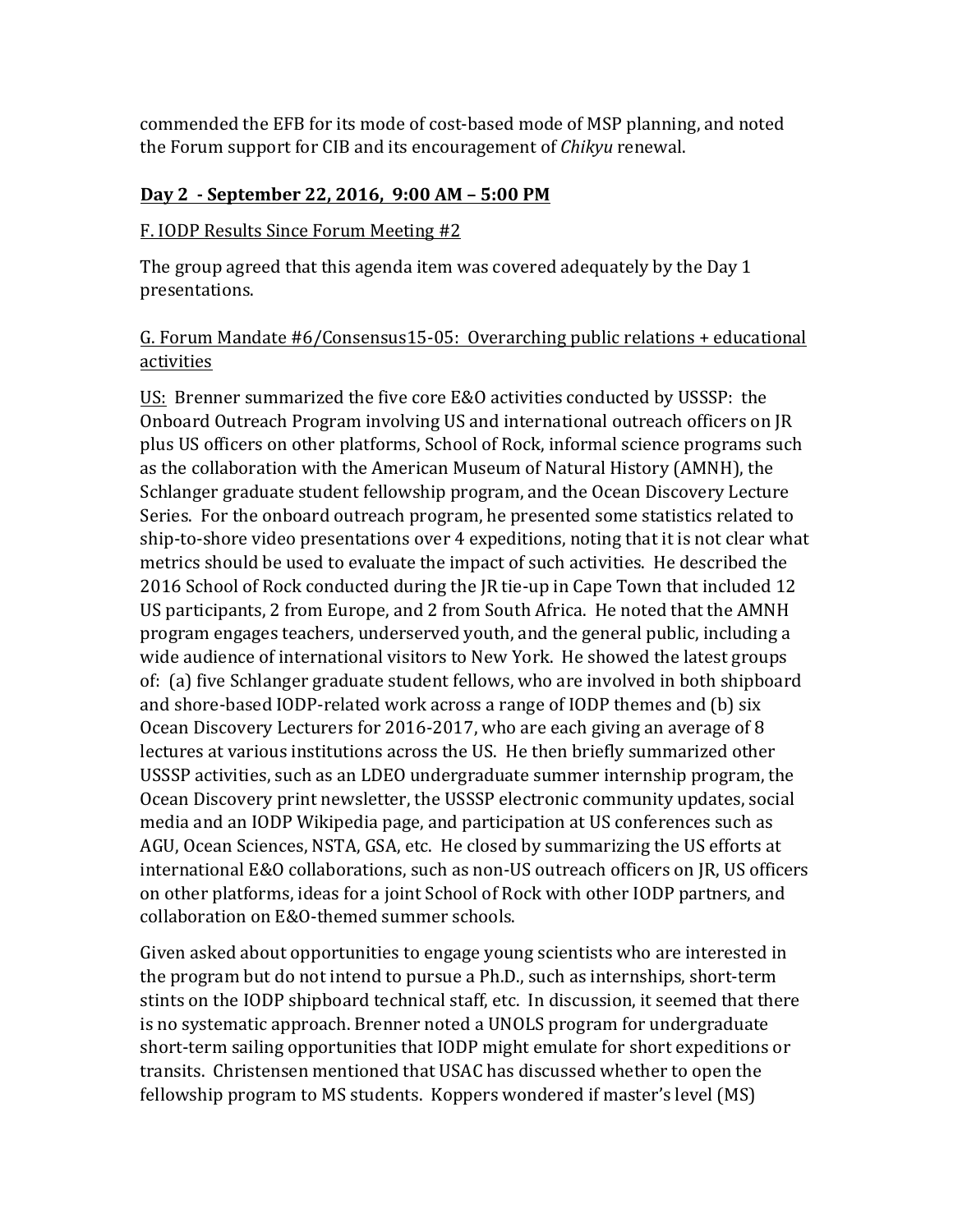students would be able to fulfill all the expectations of a shipboard scientist, but Klaus noted that there have been some international MS student participants. Allan also brought up the issue of MS students fulfilling the expectations of shipboard scientists. Clement noted that TAMU is involving undergraduate students with shorter-term research projects that utilize IODP data and samples and suggested other elements of the program should consider such an approach. Morris noted that ECORD also has a lecturer program that is quite successful, but he suggested that they don't have much impact beyond the specific lecture venues. He asked whether such presentations should be recorded to make them available more widely. Austin noted the difficulties in recording to preserve the fidelity of the lecture, but there was sentiment to pursue more effective ways of doing so.

ECORD: Behrmann presented a report from the ECORD E&O Task Force, which meets twice annually and invites participation of E&O personnel from other IODP partners and ICDP. He reviewed the mandate, membership and meeting schedule of the Task Force. He then summarized the various print resources produced by ECORD (annual reports, newsletters, calendars, etc.) and ECORD communication activities at international and national conferences and workshops. He reviewed the current set of four ECORD distinguished lecturers. With respect to IODP Town Halls, Behrmann noted that ECORD is focusing more on the EGU meeting and not the Fall Meeting of the AGU, primarily because of prioritizing costs. He then summarized ECORD efforts at communicating with the general public and classrooms, including ECORD's teacher-at-sea programs on all IODP platforms. He noted that Expedition 364 (Chicxulub) had a huge international outreach impact, reaching widely across the globe (other than Africa and the Middle East). He then presented the calendar of ECORD E&O activities for the remainder of 2016 and all of 2017.

Austin noted the challenges faced by IODP as an international program for the Fall Meeting AGU Town Hall. He emphasized that 25% of Fall AGU attendees are students who represent a prime audience to be engaged. Brenner suggested that the plans for that Town Hall will still represent the entire program, but noted that ICDP will not be co-sponsoring as in past years. Behrmann noted that EGU is the second-largest geoscience meeting in the world, which also helps to justify the ECORD focus on the Town Hall there. Morris asked whether ECORD and USSSP could coordinate to use a common booth design at both AGU and EGU. Austin suggested that these town halls should be a subject for further discussion at the PMO meeting.

Japan: Eguchi summarized Japanese E&O activities coordinated between J-DESC and JAMSTEC/CDEX. He highlighted the *Chikyu* 10<sup>th</sup> Anniversary Event that included a special symposium in Tokyo, an event for youth, *Chikyu* open ship events for government agencies, mass media and the general public, as well as special publications and video footage. He then summarized Japanese IODP lecture/seminar and symposium/workshop activities, noting that, upon request,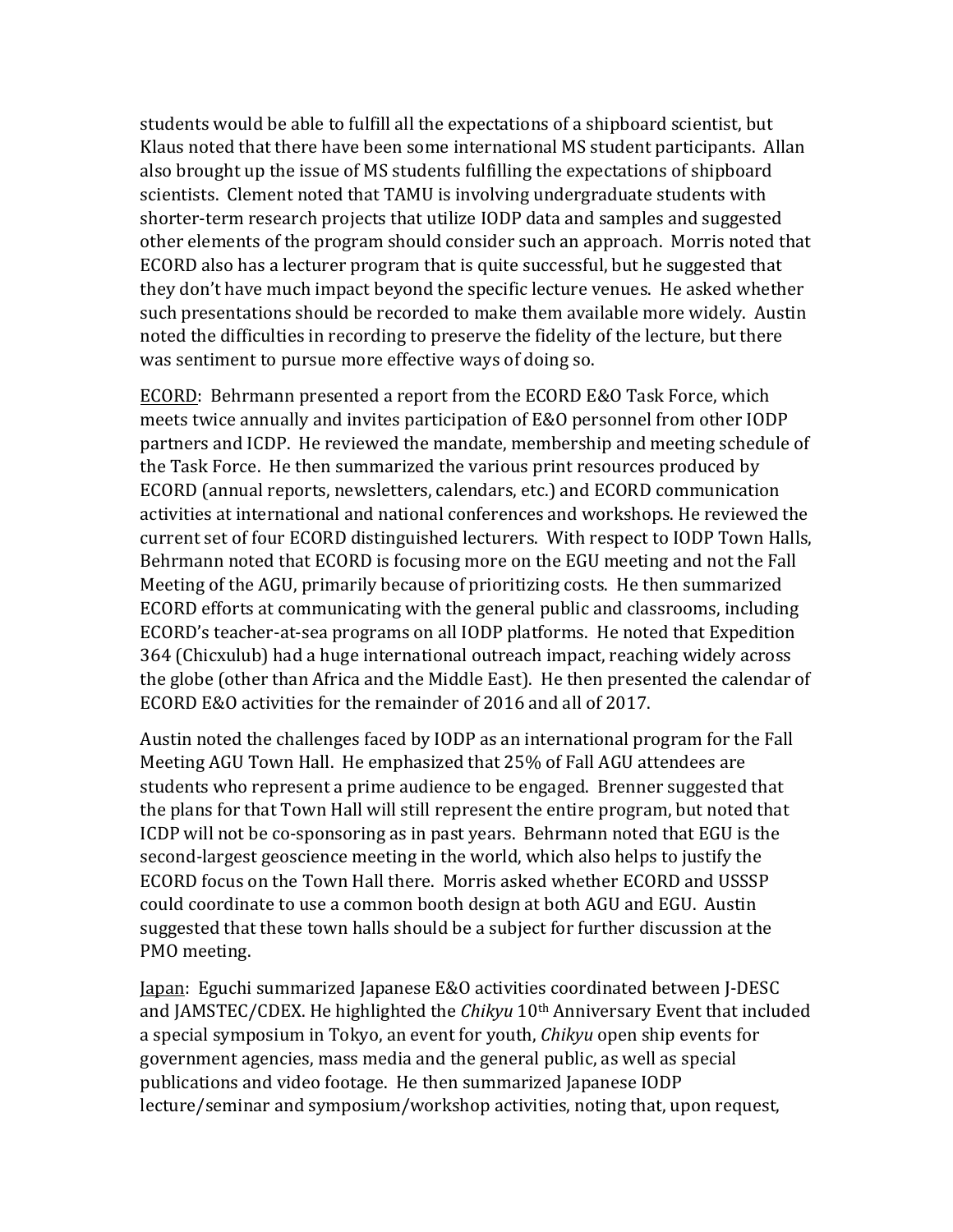**JAMSTEC/CDEX** have made presentations about *Chikyu* at a wide range of venues. He summarized the I-DESC/IAMSTEC/CDEX booth activities at a range of international and national scientific conferences. He also summarized JAMSTEC/CDEX media outreach activities, including Japanese National Geographic magazine, and NHK and TBS television. He reviewed the *Chikyu* open ship events involving thousands of visitors in 2015 and 2016, and plans for a 2017 event. He then described a 3-day long *Chikyu* onboard school conducted by J-DESC and JAMSTEC in July 2016, with strong international participation. He highlighted the excellent *Chikyu*-TV video segments produced during Expedition 365 and noted that more are planned for Expedition 370.

Given noted there are also a lot of  $IR$  online videos and wondered about creating a program-wide online video channel. Nishi commended JAMSTEC for its media efforts and noted the opportunity to highlight the geohazards aspects in the Japanese media strategy to support the *Chikyu* renewal efforts.

China: Shouting summarized IODP-China E&O activities since the 2015 Forum meeting. These included an opportunity to send a Chinese reporter as a JR E&O Officer on Expedition 360, with resulting high impact in China. IODP-China also conducted a short course on Earth system history involving P. Falkowski from Rutgers University. IODP-China helped organize the fourth Chinese Conference on Earth System Science in 2016, with 7 main themes for which IODP was highly relevant. He also noted two IODP-related short courses to be held in the next month, with a goal of engaging young students. He closed by noting that IODP-China will welcome JR to Shanghai for the Exp. 368 port call in June 2017.

Morris confirmed that the Chinese reporter on Exp. 360 was very effective as an Outreach Officer.

ANZIC: Arculus summarized E&O activities. He highlighted a geo-marine master class run three times so far, each composed of about  $25 \, 2^{nd}$ -year university students, with lectures and a short research vessel excursion. He then reviewed the two E&O officers on recent JR expeditions, as well as the JR ship tours held during port calls in Fremantle and Darwin. He described: (a) an annual 3-day "Science Meets Parliament" event and (b) sustained lobbying efforts, both of which have elevated the understanding of IODP within Australian government.

Brazil: Vital presented recent E&O activities in their IODP program, coordinated through CAPES. This included two short courses presented by A. Droxler (Rice U.) and J. Webster (U. of Sydney). An IODP Summer School is planned for 2017, as well as important upcoming site survey opportunities in 2017. Austin noted that these represent constructive steps toward strong IR proposals on a timeline consistent with the new JR ship track described earlier by JRFB chair Koppers.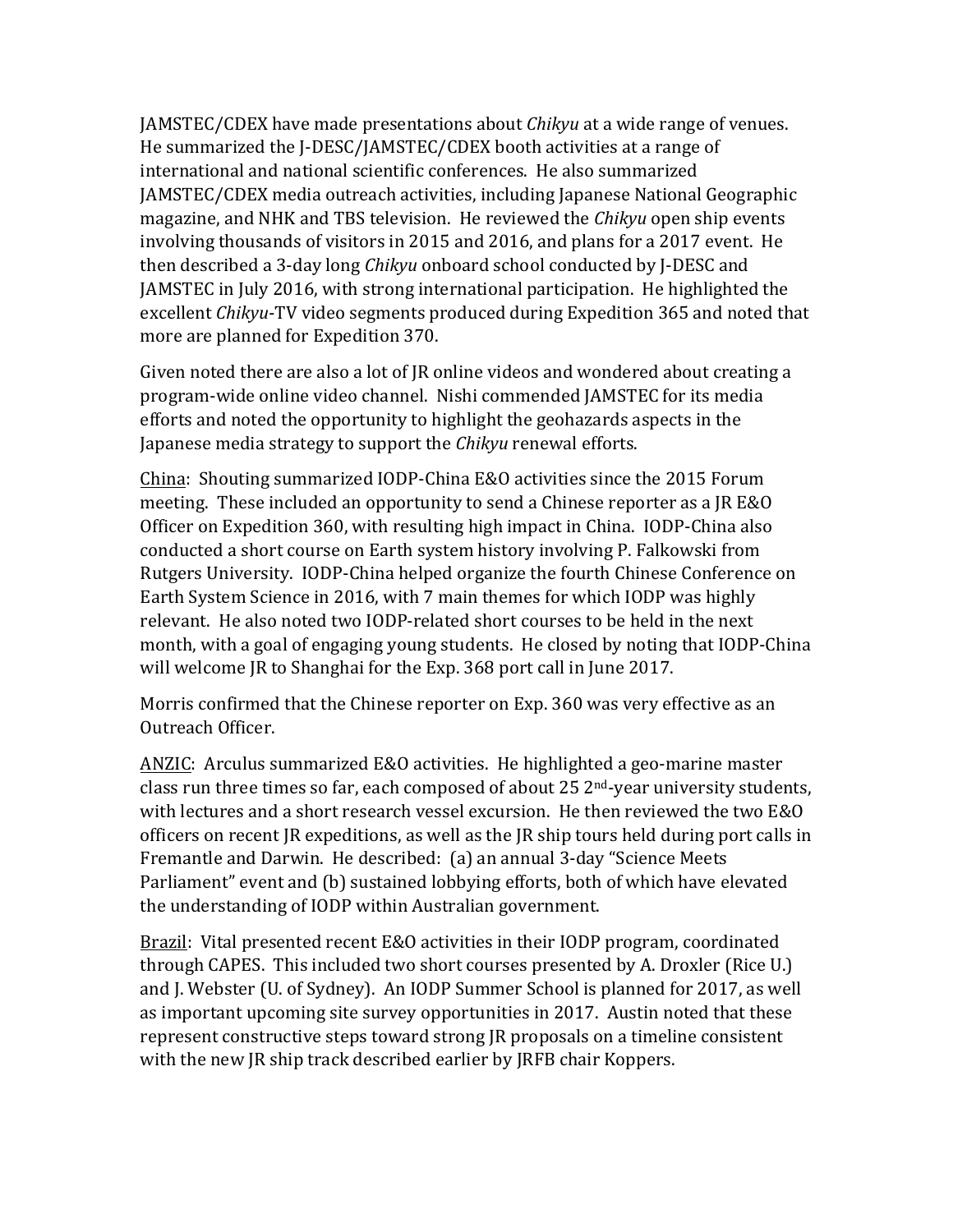In response to this presentation and the earlier IODP-Brazil presentation under Agenda Item B., the Forum adopted the following consensus:

Forum Consensus Item 16-05: The Forum supports the continuing efforts of Brazil to develop a range of scientific ocean drilling proposals for addressing Science Plan challenges in the western South Atlantic. The Forum recognizes the challenges of implementation of the *IODP* structure within the Brazilian scientific community and is pleased to see plans for site survey data acquisition as well as continued proposal development. The Forum is also encouraged by ongoing outreach to students in Brazil through short courses and related *activities.*

JRSO: Klaus briefly reviewed the history of E&O participation on JR expeditions in the current phase of IODP. A total of 29 E&O officers have sailed or will sail, averaging nearly  $2$ /expedition. Of them, 16 have been from the US; 7 other IODP countries have been represented (China, Germany, France, Canada, UK, Belgium and Australia). Nishi asked about shipboard scientists who want to do E&O. Klaus responded that many JR scientists do participate in E & O, with their efforts normally coordinated by the shipboard  $E \& O$  Officer.

Taira Prize: Given described the recently established AGU Taira Prize for "Outstanding transdisciplinary research accomplishment in ocean drilling" for an early- to mid-career researcher within 15 years of his/her Ph.D. She noted some concerns about the size of the recent pool of nominees, described the nomination process, and suggested that the Forum should encourage nominations more actively. In discussion, it was suggested that the nomination opportunity should be highlighted at the Fall AGU IODP Town Hall and IODP booths, as was done in 2015 when the Award was first announced.

### H. Forum Mandate #3: Effectiveness of "new" IODP web site

The presentation by Given of the Science Support Office (SSO) was deferred to late afternoon of September 22, but is reported on here in its original agenda position. Given started by showing the four specific tasks that are supported under the NSF award for the SSO, as well as the staff associated with these tasks. She reviewed the IODP proposal submission history since 2005, including 75 new proposals since the beginning of IODP-2. Of them, 48% have been deactivated (most as pre-proposals), 36% are still under active review, and 16% have been forwarded to Facility Boards. Of the last group, half have been scheduled or drilled. Christensen asked for documentation as to how many of the deactivated proposals were resubmitted as new proposals, suggesting that the high deactivation rate could be perceived negatively in review of mid-term renewal efforts. (Note: Post-meeting investigation by Given showed that of the 36 (48%) that were de-activated, 19 (25%) have come back. 7 (16%) of these reincarnations were de-activated, and 12 are still under active review.) Allan noted that a 48% deactivation rate would actually be perceived as a suitable competitive rate by NSF, given the magnitude of resources devoted to the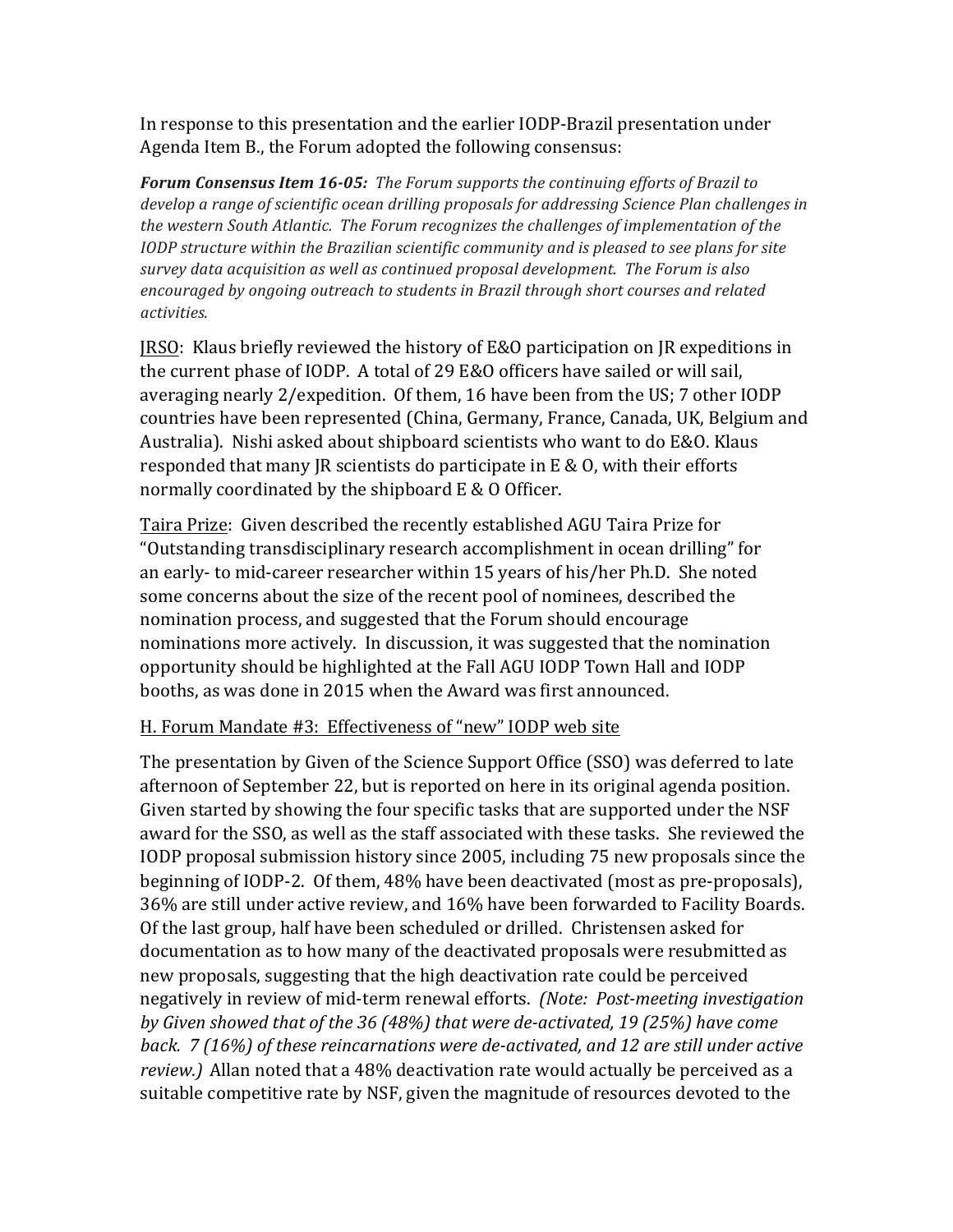program. Behrmann suggested that a prospective proponent would perceive that it would likely take a minimum of 5 years from submission of an excellent preproposal to its actually being drilled. Arculus suggested that the success rate is actually good on a per-scientist basis, given that on average 30 scientists participate in each expedition.

Given then showed the carefully worded SSO mandate for providing the web site www.iodp.org, noting that by design it does not include program-wide E&O. She displayed the current home page as recently redesigned, highlighting various features. She noted the improvements made to the pages that display active proposals, which now provide links to the proposal statistics pie charts and in which the tables of proposals have been made sortable. Allan noted the value of the pie charts in documenting the impressive numbers of scientists involved in IODP. Given also noted that the expedition pages also display a sortable table, and that locations of sites for scheduled expeditions are now available on a Google Earth display of all scientific ocean drilling holes since DSDP. She stated that the site still includes documents from the former IODP that will be reorganized in the future. Austin commended the effectiveness of the website, especially in providing organized and ready access to new users.

### I. Discussion of structural linkages between seismic imaging and scientific ocean drilling [and international support for imaging]

Austin introduced this agenda item by reminding the Forum of its 2015 consensus in support of the importance of seismic site survey data and challenges in its acquisition, as well as the action item to discuss this in detail at this Forum meeting. He noted that he had invited seismic experts from several IODP partner countries (US, Japan, UK, Germany) to present their perspectives, in preparation for Forum discussion and a potential Forum consensus statement.

Bangs (the nominal leader of the invited group of experts) started with a presentation on the value of seismic imaging for scientific ocean drilling. He summarized the benefits provided by good seismic imaging: (a) as preparation for drilling,  $(2)$  in providing context for interpretation of drilling results, and  $(3)$  in providing important inherent value-added, stand-alone scientific results. He noted that continuing to provide these benefits will require provision of an adequate seismic capability, as well as exploration of new models for acquiring better, less expensive image data. He presented some excellent examples of the three benefits from the Nankai, Barbados and Costa Rica subduction margins, respectively. Silver continued by presenting further details of the outstanding Costa Rica 3-D seismic data and its advanced processing (by C. Ranero and others) in terms of imaging complex structures and revealing processes and geological history at what has previously been considered a type example of a non-accretionary/erosional subduction margin. He emphasized that the 3-D data suggest a fundamentally different interpretation - that this margin has actually had periods of short term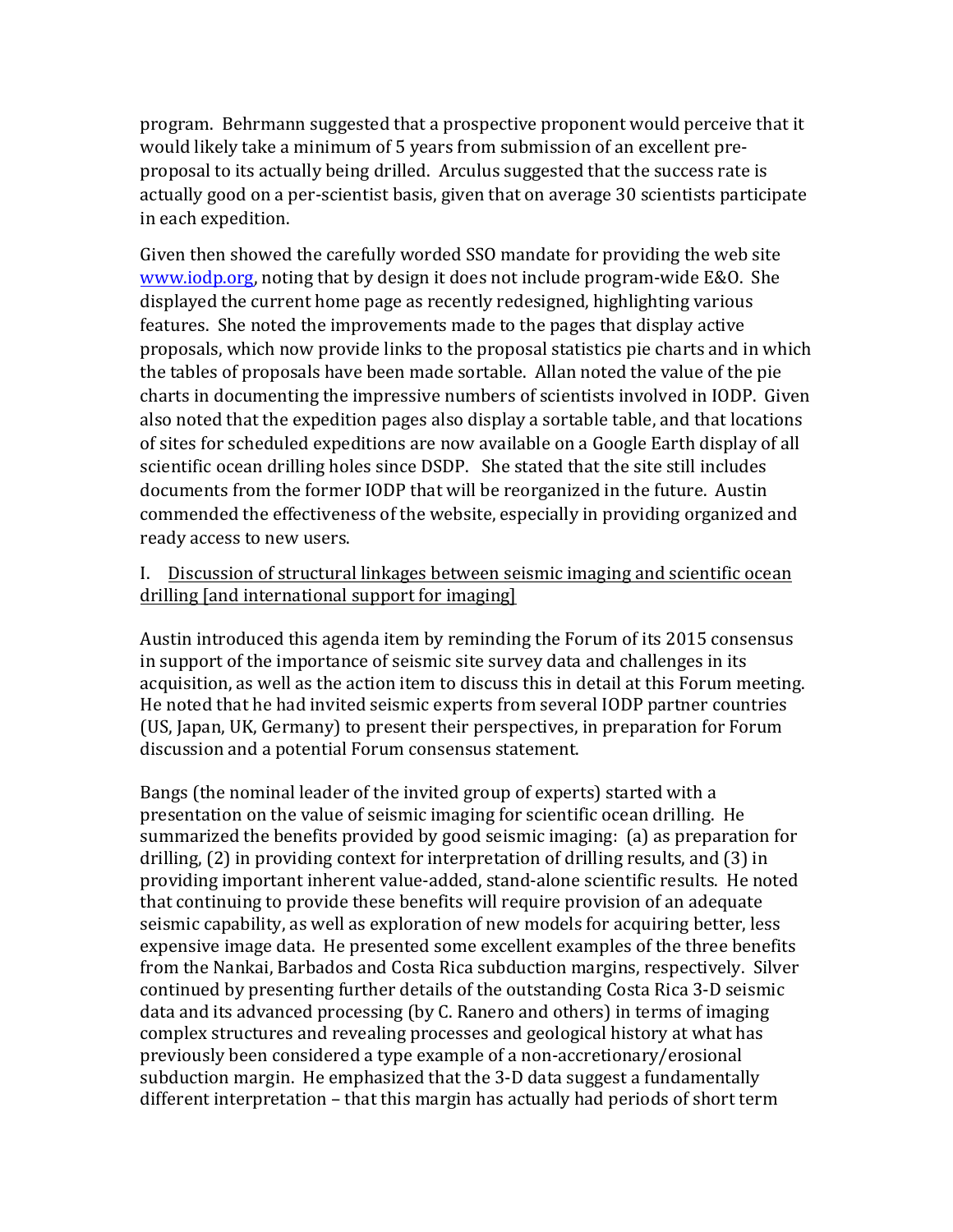accretion instead of consistent subduction erosion. He closed by suggesting that drilling in complex margins should always be accompanied by 3-D seismic data.

Clement noted a mismatch in the timing of 3-D seismic acquisition at Costa Rica versus drilling to date, and Silver explained the historical context. He wondered if the mismatch in timing of 3-D data acquisition would also be an issue at the Hikurangi (NZ) margin, but Silver and Austin noted that such imaging would still provide excellent context for understanding anticipated drilling results. Bangs emphasized that the Costa Rica seismic data provide excellent context for addressing the primary goal of understanding the fluid flow system, and also noted the potential for funded 3-D imaging to fulfill that goal at Hikurangi. Koppers noted that the Hikurangi proposals went through the proposal evaluation and scheduling system quickly, and that the IODP proposal success helped to justify funding for the seismic data; the drilling program should try to do better in coordinating earlier acquisition of seismic data for high-priority proposals. Austin noted that this is one of the primary objectives behind this Forum agenda item. Friberg asked about the cost differential between 2- and 3-D seismic surveys. Bangs noted that difference in acquisition costs is not prohibitive, but Allan noted that the difference in processing costs is quite significant. Huebscher commented that the cost difference might not be that bad for an academic 3-D survey, as opposed to a full commercial 3-D survey. Miller noted that 3-D seismic is normally not necessary for typical sedimentological/ paleoceanographic objectives, but may be required in other complex sedimentary settings, in addition to subduction zones. Behrmann suggested that in some subduction settings, the program could accept good 2-D data to define targets and justify drilling; 3-D surveys might not be required. Austin noted that 3-D has never been a requirement; he is equally concerned about the quality of 2-D data used to justify many drilling proposals in regions with simpler structures. Allan asked why the program has not done more walkaway VSPs. Bangs responded that walkaway VSP's are expensive, because they require a second ship, and Austin commented about the added potential for conflicting time demands with drilling/coring.

Bangs then moved on to describe the US academic seismic capability provided by the R/V Marcus G. Langseth, a former industry seismic vessel now owned by NSF and operated by L-DEO. The vessel can field a 15-km 2-D seismic streamer or conduct a 4x6 km 3-D survey, and it can also deploy up to 100 ocean bottom seismometers (OBSs). The ship's source array can provide a very clean output pulse, producing excellent data with minimal reverberations. The long streamer also allows much better resolution of the vertical seismic velocity structure, with significant benefits in migration and image quality. He then summarized recent developments in the Langseth/US seismic program. UNOLS is broadening the scope of its former Marcus Langseth Seismic Oversight Committee (MLSOC) to include all US seismic efforts as the Marine Seismic Research Oversight Committee (MSROC). Given the current US funding climate, NSF has capped its contribution to the *Langseth* operating costs at \$10m/year (about 3/4 of the annual vessel costs). Furthermore, NSF has committed to operating *Langseth* only through early 2018 (the time it is scheduled to conduct the Hikurangi 3-D survey); details of a future operational model are unclear. The US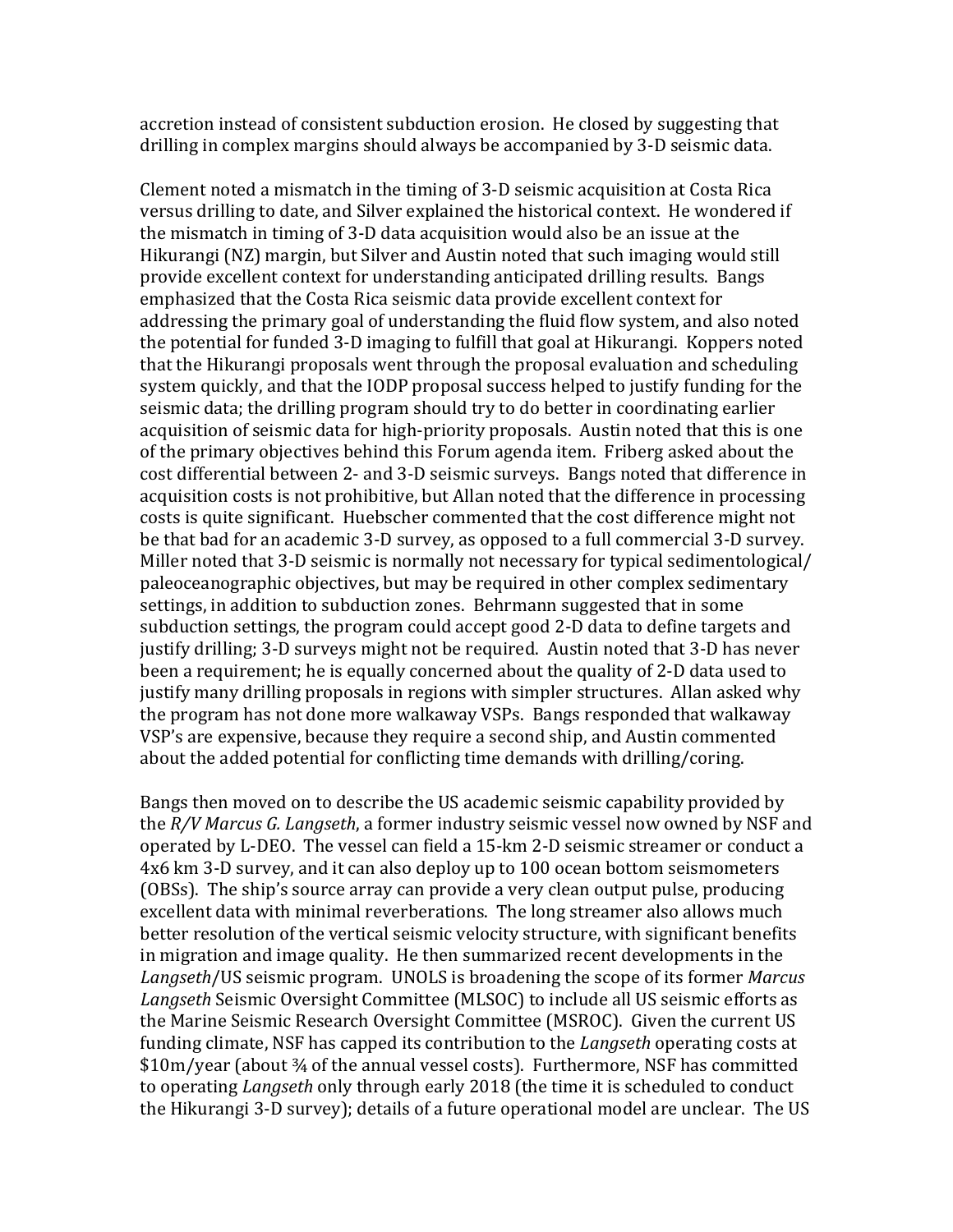is also adopting a regional planning model for *Langseth* that ideally will be forwardlooking by 4-5 years in projecting a ship track, with the goals of providing sufficient lead time for generation of good proposals along the track and maximizing efficiency of operations. Bangs showed the projected 2016-2019 *Langseth* ship track on top of the projected JR track, noting that the two do not currently show a strong degree of coordination. 

Huebscher then provided an overview of marine seismic capabilities in Germany, which has a long tradition of providing site surveys in scientific drilling involving several universities and national organizations. There are several German research ships capable of collecting seismic data as well as conducting other research, so seismic acquisition equipment is installed only as needed. The German deep-water seismic-capable vessels include R/Vs *Polarstern* (usually working in polar regions), *Meteor* (usually in Atlantic and Mediterranean), the new *Sonne* (mainly in Indian and Pacific oceans), and the new *Maria S. Merian* (usually in the Atlantic, Baltic and Mediterranean). Two institutions can provide deep reflection seismic capabilities, the BGR with a 10.5 km streamer and AWI with a 3 km streamer, and Geomar is proposing to provide a third capability. BGR and Geomar can provide some 3-D capability, and the universities of Hamburg, Bremen and Kiel can provide shorter streamers for work in shallower water regions. Huebscher then described the German funding process for shiptime proposals, e.g., seismic survey programs. He noted that seismic acquisition cruises and post-cruise analyses typically require two separate proposals, although he highlighted a special German Science Foundation program of support for IODP-related proposals. In discussion, Koppers asked if there were examples of international scientists cooperating with German scientists to utilize the German seismic capabilities, and Austin cited the US-German cooperative effort to collect the seismic data in part behind the current JR expedition to the Sumatra subduction zone (Exp. 362).

Morris reviewed the UK situation regarding site surveys. As context, within UK the funding for IODP is reviewed every five years, and that review also includes funding for UK site survey support. He noted that the most recent five-year review was quite positive about site survey funding for three particular IODP proposals, including collaboration on the Hikurangi site survey program, and those site surveys are now scheduled. Morris noted that UK is also funding "virtual site surveys" to analyze existing data in support of two other IODP proposals. Morris then reviewed the 2-D site survey capabilities that can be provided by three ships RRS James Cook, *RRS Discovery*, and *RRS James Clark Ross* (to be replaced in 2020 by *RRS David* Attenborough). He also noted access to a pool of >50 OBS. He then outlined the NERC proposal mechanisms for providing funding for site surveys. He noted that the renewal discussions with NSF for the last phase of IODP included discussions about joint site survey funding, and he suggested that this could be explored further during the next IODP renewal stage. He also cited a current UK-Spain cooperation for use of a Sercel MCS system and suggested that such cooperation could be enhanced in the future. Austin asked how the NERC site survey review panel was selected, and Morris described the NERC process to assemble the panel. Austin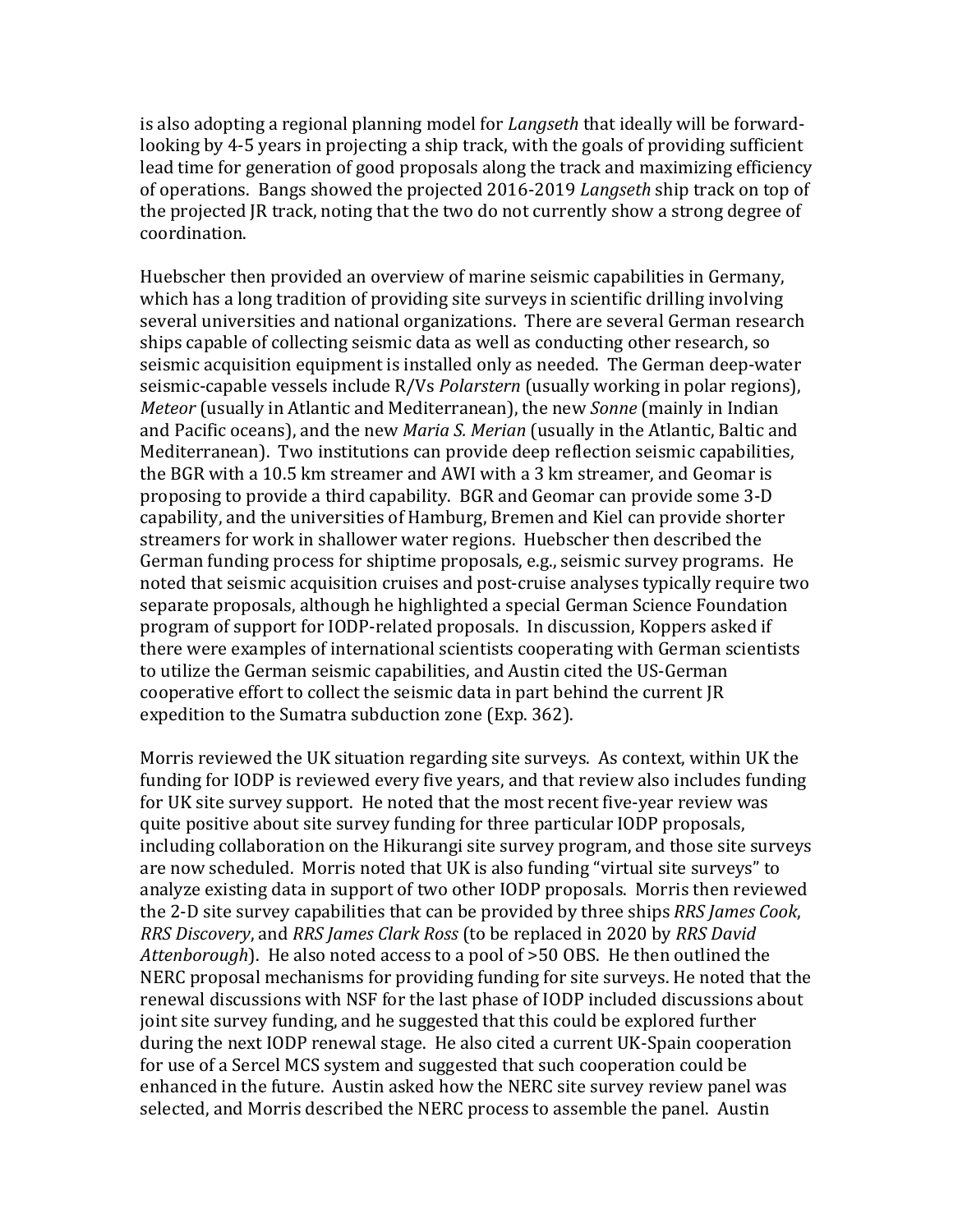asked Morris if he had any thoughts about continuing cooperative international surveys like the Hikurangi example, and Morris cited the close interactions of the international PI team. Austin also noted the difficulties in bringing in a vounger generation of seismic scientists, given the complexities and competition in the various seismic funding systems. For the multi-national Hikurangi survey example, Koppers cited the successful leveraging by multiple international PI's. Austin cited a model like the US DESSC committee, for planning use of and engaging younger investigators to use multiple US deep-submergence assets. He suggested that a comparable model could be implemented on an international basis among the countries that provide IODP seismic imaging capabilities.

Eguchi reviewed the Japanese seismic imaging capabilities provided by JAMSTEC. Currently the *R/V Kairei* can provide an MCS capability with a 6 km streamer. *Kairei* is also heavily scheduled by the Japanese government for geohazards surveys around Japan, and is also booked for surveys at Lord Howe Rise in 2017. He noted that in 2018 the MCS capability will be transferred to and enhanced on the newer *R/V Kaimei*, which will allow three acquisition modes: 2-D with 12km streamer, 3-D with four 3km streamers, and high resolution 3-D with twenty 300m streamers. *Kaimei* is expected to operate with all three modes around Japan for the next five years, with special funding from the Japanese government. He suggested there could be possible options to use *Kaimei* collaboratively for IODP site surveys or to charter it for a specific research cruise.

Bangs presented some ideas for working on an international basis to develop more collaborative use of existing seismic survey resources. Goals would include developing scientific collaborations, sharing resources, capabilities and expertise, and increasing efficiencies by minimizing transits. Structural mechanisms could include charters, ship exchanges, and/or subscription models like IODP. Additional benefits could include access to better and less expensive data, more sharing of data, processing facilities and expertise, and more flexibility to coordinate among international and national programs. He suggested considering a formal "International Seismic Science Program" partly modeled on the success of IODP, noting multiple questions that would need to be addressed. These include whether there is real interest in such a model, whether it is possible to structure such a program in a similar fashion as IODP - coordination, funding models, proposal evaluation, and so on. Austin argued against repeating the original "integrated" IODP model, with concomitant strong commingling of funding. Bangs noted that this is the kind of question up for discussion at the Forum. Austin opened the floor for questions and comments.

Morris noted that NERC would be interested in ways to collaborate without exchanging funds, and also argued against a commingled funding model. Friberg cited a collaborative international program to map the seafloor and suggested approaching them to support seismic imaging of the sub-seafloor. Austin suggested that there essentially is an international seismic science effort already, but that it is structured in a similar fashion to the current phase of IODP, with cooperation as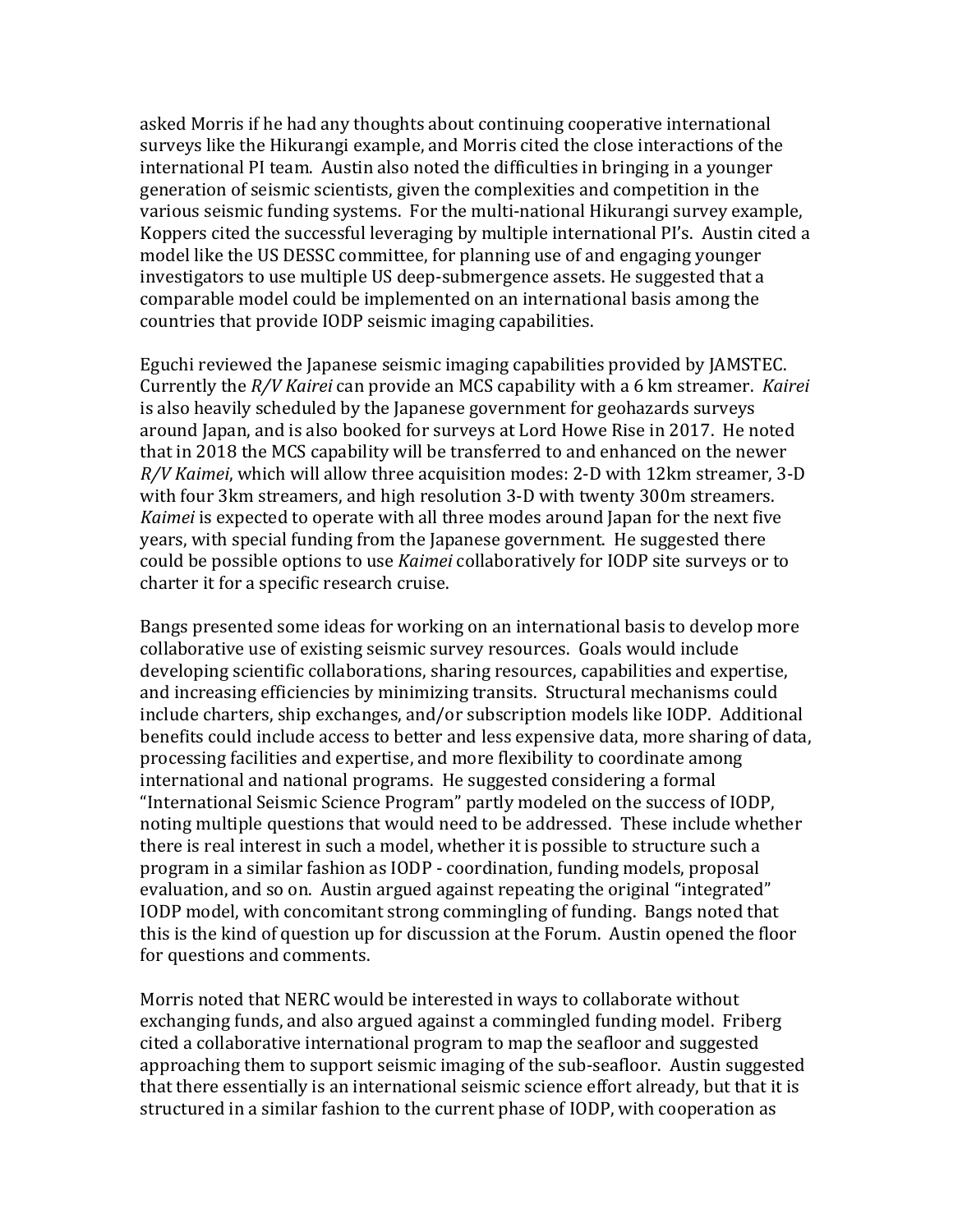opposed to central management. He suggested that the question is one of finding a mechanism to get the relevant international seismic imaging stakeholders to work more closely together. After further discussion, Allan suggested that a critical US question is trying to find funding for the *Langseth*, and that funding managers in other countries might have similar questions for supporting their seismic imaging capabilities. He noted that there is an international ship operators meeting that might be an appropriate venue to explore feasibility of various models to collaborate on seismic imaging. Clement suggested an ICDP-like model as an alternative to an IODP-like model for bringing seismic resources and expertise together. Austin suggested expanding the US MSROC committee model to encompass international and industrial representation. He suggested that what is needed is a more efficient model to utilize existing international resources, as opposed to seeking increases in the national funding in support of seismic surveys. Allan noted the number of options for future use of *Langseth* that are currently on the table. Huebscher agreed on the importance of bringing all the relevant international seismic expertise together, but wondered if we need a more comprehensive white-paper document first. Given cited the recent US community survey about both the use of seismic data and *Langseth* that would provide important input to an international seismic group; Bangs agreed. Arculus alluded to the fiscal tightening philosophy triggered by the US NAS Sea Change report, and noted that has set a model that could be applied internationally.

In response to these presentations and ensuing discussion, the Forum adopted the following consensus statement:

**Forum Consensus Item 16-06**: The international marine seismic imaging *community has moved toward conducting IODP site surveys in more cooperative ways* with combined resources. The IODP Forum endorses that trend and encourages that community to explore options for more efficient and cost-effective use of existing seismic imaging assets and survey funding across all IODP partners. The Forum suggests that the initial steps should include a formal meeting of the international seismic imaging stakeholders within the next year to develop a framework and justification for utilizing existing resources more efficiently in support of IODP, ICDP and other scientific requirements.

#### **J. Forum Mandate #2: Coordination among FBs and platform providers**

Austin asked the group for input on this agenda item. There was none.

K. Forum Mandate #4: Collaboration with other programs, e.g., ICDP...

Austin asked the group for input on this agenda item. Earlier in the meeting, discussion took place about international coordination of Town Halls - at EGU, AGU,...the group did not provide further input.

L. Forum Mandate #5: Recommend topics for workshops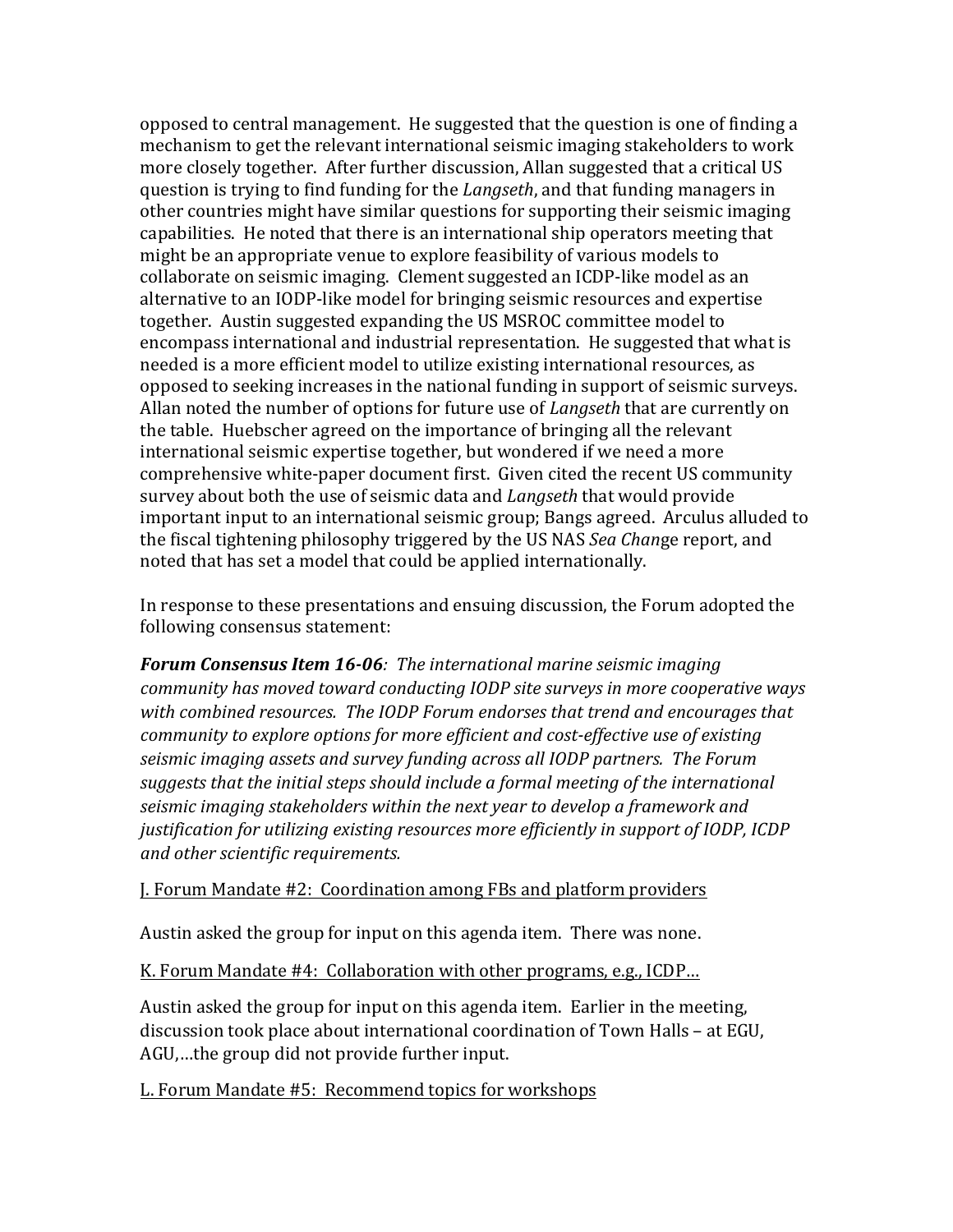There was strong Forum sentiment for a global monsoon synthesis workshop, as stated in its 2015 consensus. In discussion, Zhimin confirmed that such a workshop is now being planning for 2017 as a joint IODP-PAGES global monsoon workshop in China. Arculus also expressed a strong sentiment for a synthesis workshop for the three IBM expeditions conducted during this phase of IODP; the group concurred. That is reflected in the following consensus:

**Forum Consensus Item 16-07**: The Forum endorses the suggestion that a workshop be organized to review the results of the extensive drilling by three IODP expeditions that took place in the Izu-Bonin-Mariana (IBM) convergent margin region during 2014. Those expeditions tackled several challenges posed in the decadal Science Plan relating to subduction initiation and generation of continental crust. The workshop should integrate the expeditions' collective results, with a focus on those goals that were achieved, implications of new and surprising results, goals that were not achieved but could be with available and emerging technology, and the relevance of understanding gained in the IBM system to other convergent margins.

Bansal suggested that future workshops and other IODP activities should emphasize societally relevant IODP results in preparation for mid-term renewal. Austin noted that this is being done on several fronts, such as the upcoming global monsoon workshop, the IODP emphasis on earthquake hazards, and others. Bansal clarified that IODP science is excellent, but his government is asking how IODP will be societally relevant and of economic benefit to India in the future. Austin cited the Andaman Sea example and opportunity to engage economic ore geologists. Brenner asked if a document emphasizing IODP societal relevance would be useful; Bansal agreed. Clement suggested taking as a model the recent Australian document about the value to Australia of membership in IODP. Friberg suggested that doing great science should be sufficient to justify IODP renewal.

M. Forum Mandate #7: Advising on "ethical issues"

Austin queried the group on this matter, and there was no input.

# N. Other Matters Arising from Day 1 and 2 and/or New Business

No other matters arose.

**Forum Consensus Item 16-08:** The Forum enthusiastically thanks the Brazilian organizations sponsoring its third meeting – specifically, Universidade Federal Fluminense, CNPq, CAPES and FAPERJ - in the evocatively beautiful resort town of Armação dos Búzios. We are especially grateful to our colleague Dr. Cleverson Guizan Silva in his role as our personal host and guide, and the excellent coordination by the meeting organizer META. Several Forum members were visiting Brazil for the first time and all enjoyed the climate, the warm hospitality, and the regional food and drink. The Forum acknowledges the participation of Dr. Janaina de Cássia Carvalho (Coordinator of Special Programs, CAPES), Dr. Helenice Vital (member of the Executive